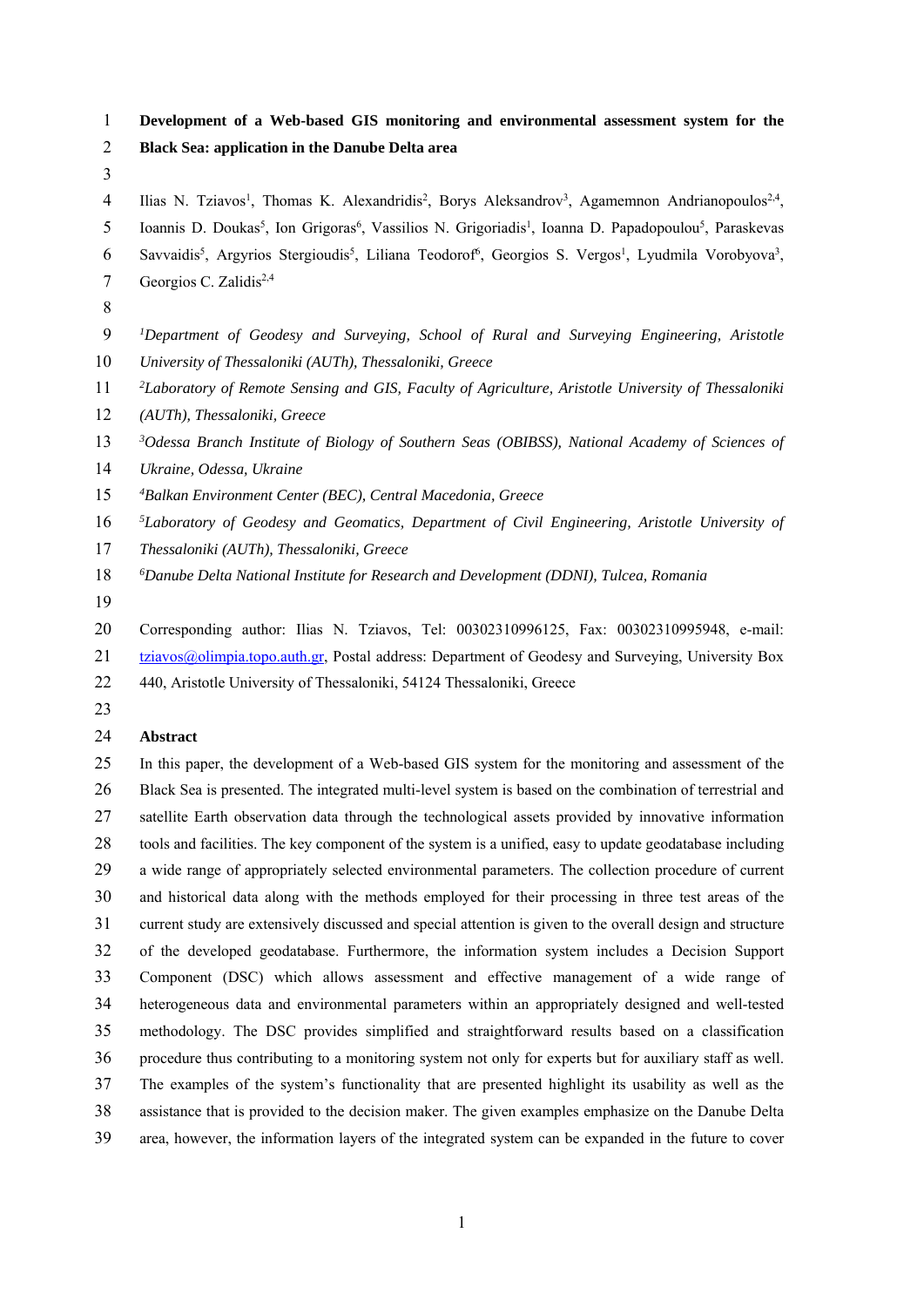40 other regions, thus contributing to the development of an environmental monitoring system for the

- 41 entire Black Sea. 42 43 **Keywords** 44 Environmental Monitoring, Decision Support Component, Geodatabase Development, Satellite Earth 45 Observation Data, Web-based GIS 46 47 48 **Acknowledgements**
- 49 This research was funded by the EU Joint Operational Programme "Black Sea 2007-2013" in the
- 50 frame of the project "Development of a common intraregional monitoring system for the environmental
- 51 protection and preservation of the Black Sea ECO-Satellite".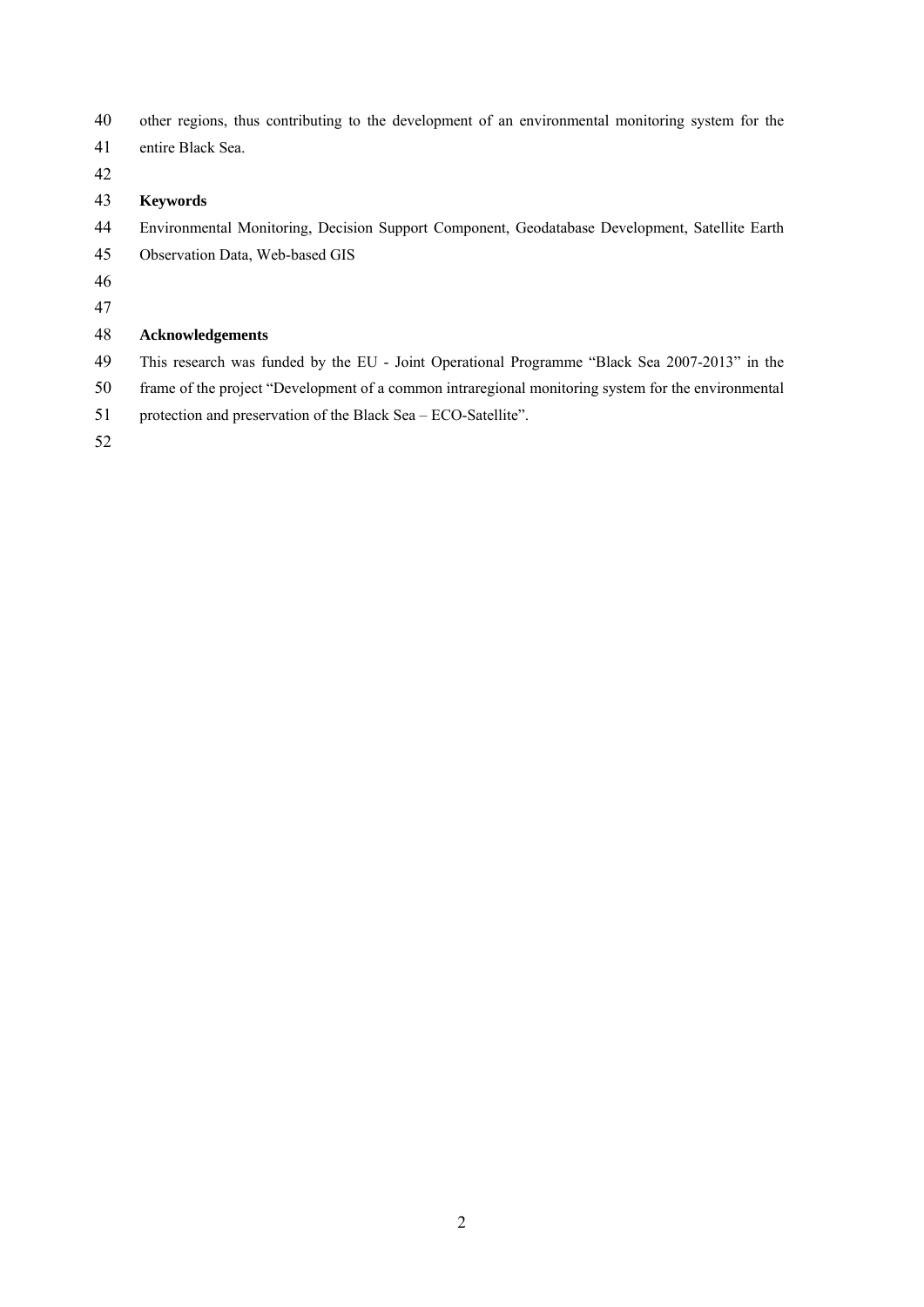## 53 **1. Introduction**

54 The degradation of natural and semi-natural ecosystems has accelerated over recent decades due to the 55 effect of direct or indirect human pressures (Hassan et al. 2005). At the same time, preserving a good 56 state of ecosystems provides economic, financial, ecological and cultural benefits. The basis for 57 ecosystems' preservation and restoration is environmental monitoring (Burger 2008). Monitoring 58 within the European Water Framework Directive (2000/60/EC) for instance, may be performed as 59 surveillance, operational or investigative, according to various objectives and conditions of water 60 bodies (European Communities 2009). The archiving, secondary analysis and visualization of the 61 results of environmental monitoring are usually performed through an integrated environmental 62 monitoring system (Parr et al. 2002).

63 The primary utility of these systems is to provide access to information about human pressures 64 and impacts on the environment, as well as its condition, in order to serve decision makers and 65 stakeholders (Lovett et al., 2007). In most cases, no single information system can provide the entire 66 information set needed to generate a comprehensive overview of the environmental state at a given 67 location, as it would require gathering data from multiple sources in a single centralized database. A 68 web-based Geographic Information System (Web-based GIS) could form the basis for a practical 69 approach to an environmental information system, as it has several advantages: display of information 70 in an easy to understand manner, flexibility in combining spatial and temporal dimensions, ability to 71 connect to and extract information from existing databases (Lee et al. 2008).

72 Previous attempts to use a Web-based GIS system in environmental monitoring include the 73 WaldIS, an Open Source Web-based GIS system that allows for data compilation, visualization and 74 spatial and statistical analyses of forest data in Germany, such as forest condition evaluation, foliar 75 parameters survey and soil condition evaluation (Aden et al. 2010). A Web-based GIS system has also 76 been established for the Miyun reservoir near Beijing in order to model, monitor and manage soil 77 erosion information using two soil erosion models and visual interpretation of Landsat TM images 78 (Huang et al. 2004). Virtual Database is an integrated environmental and landscape Web-based GIS for 79 Switzerland that allows for the retrieval, analysis and visualization of relevant data from various 80 sources, such as biotopes polygons, fauna observations, fungi, moss and lichen occurrences (Frehner 81 and Brandli 2006). Geospatial data and information on Florida's wetlands can be found on the 82 University of Florida Web-based GIS, such as the soils' physical, chemical, and biological attributes, 83 and land use data (Mathiyalagan et al. 2005). A Web-based GIS has also been developed for the 84 northeast coast of Brazil to analyze and assess areas that are influenced by the oil industry and in need 85 of environmental management, based on spatial queries to identify changes observed in time (De 86 Castro et al. 2011). Another Web-based GIS is used in China to study the landslide hazards in the 87 typhoon affected regions, using predictive models of rainfall intensity that consider geomorphology, 88 geology, vegetation and landslides history (Zhang et al. 2011). An integrated environmental data 89 management system has been created for the Tidal Creek (East Coast, US) to consolidate existing 90 databases, support future data collection efforts, and facilitate data dissemination through Web 91 applications including a Web-based GIS (White et al. 2009).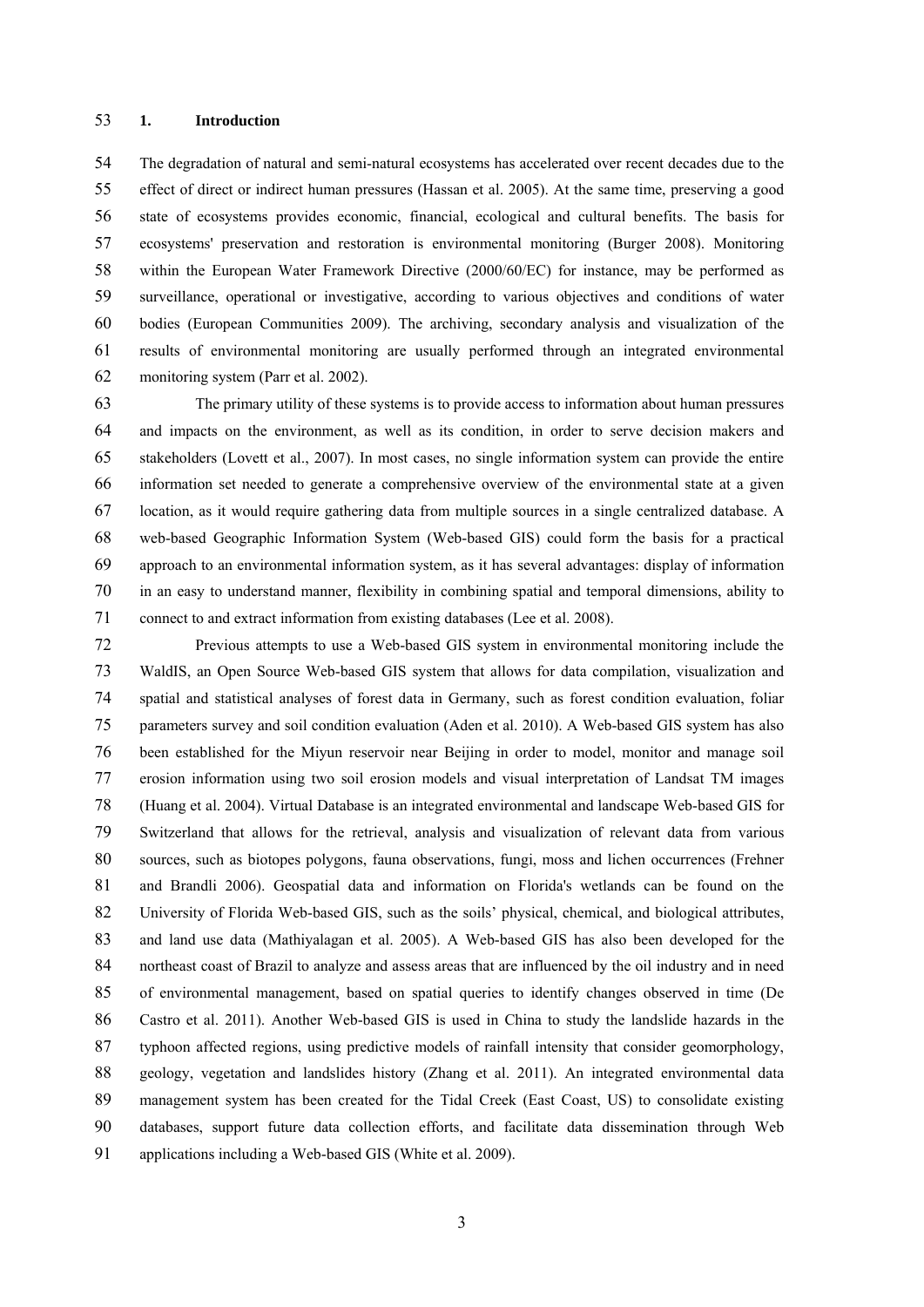92 The use of Web-based GIS is not limited though to stand-alone applications for environmental 93 monitoring as they may be part of a more complex system, e.g., a cyberinfrastructure. 94 Cyberinfrastructures combine distributed computing with information and communication technologies 95 with emphasis in human interaction and focus on multidisciplinary research and applications. An 96 example of a cyberinfrastructure system including a Web-based GIS is the one developed by Iordache 97 et al. (2015) for monitoring air quality in order to protect children with respiratory disorders.

98 Following the critical environmental problems reported in the Black Sea (Arslan and Okmen 99 2006), several monitoring projects have been initiated. After long-term monitoring of the hydrological 100 and hydro-chemical parameters in the Bulgarian Black Sea, temporal trends and spatial distribution 101 have been evaluated (Dineva 2005). The phytoplankton community and nutrients of the Western Black 102 Sea have been studied to evaluate the ecosystem functioning and changes (Velikova et al. 2005). Time 103 series of satellite images have been used to monitor several water quality parameters in the Black Sea, 104 such as chlorophyll-a concentration using images from the Medium Resolution Imaging Spectrometer 105 (MERIS) on board the Envisat satellite (Moses et al., 2012), total suspended matter estimated from Sea 106 Viewing Wide Field of View Sensor (SeaWiFS), Moderate resolution imaging spectroradiometer 107 (MODIS) and MERIS satellite images (D'Alimonte et al. 2012), and sea surface temperature derived 108 from nighttime Advanced Very High Resolution Radiometer (AVHRR) images on board the National 109 Oceanic and Atmospheric Administration (NOAA) satellites (Ginzburg et al. 2004). Pollution from oil 110 spills and other urban and industrial point sources has also been monitored using high resolution 111 images from the ERS-2 satellite (European Remote Sensing) and Advanced Synthetic Aperture Radar 112 (ASAR) sensor on board Envisat satellite and in-situ sampling (Ferraro et al. 2009; Ivanov and 113 Zatyagalova 2008; Tuncer et al. 1998). A review of the methods and sensors used in remote sensing for 114 oil spill detection can be found in Topouzelis et al. (2015). Satellite altimetry has also been used to 115 produce time series of Black Sea level in order to study the water circulation (Korotaev et al. 2001).

116 Consequently, many data regarding the Black Sea environment are available, but rather 117 segmented, disconnected, difficult to access and inconclusive. The aim of this paper is to present an 118 integrated environmental monitoring system for the Black Sea developed in the frame of the ECO-119 Satellite project, taking advantage of innovative information technologies and various existing data 120 sources. The objectives are: (i) to design a system based on user requirements and environmental 121 legislation, (ii) to create a unified and easily updateable geodatabase and (iii) to develop a Web-based 122 GIS system for dissemination of environmental information facilitating the decision-making process.

123 Preliminary results of the ECO-Satellite system on its development considerations, objectives 124 and data analysis were presented in several publications (e.g., Savvaidis et al. 2012, Alexandridis et al. 125 2013, and Tziavos et al. 2013). This paper presents the ECO-Satellite system in its full operational 126 mode emphasizing on (a) the structure and flexibility of the developed geodatabase towards the 127 incorporation of additional, environmentally related data sources and (b) the Decision Support 128 Component (DSC) that provides reliable results following a simplified and well-tested methodology. 129 The latter is primarily based on the evaluation of specific indexes and parameters being in line with 130 policies and existing legislative framework.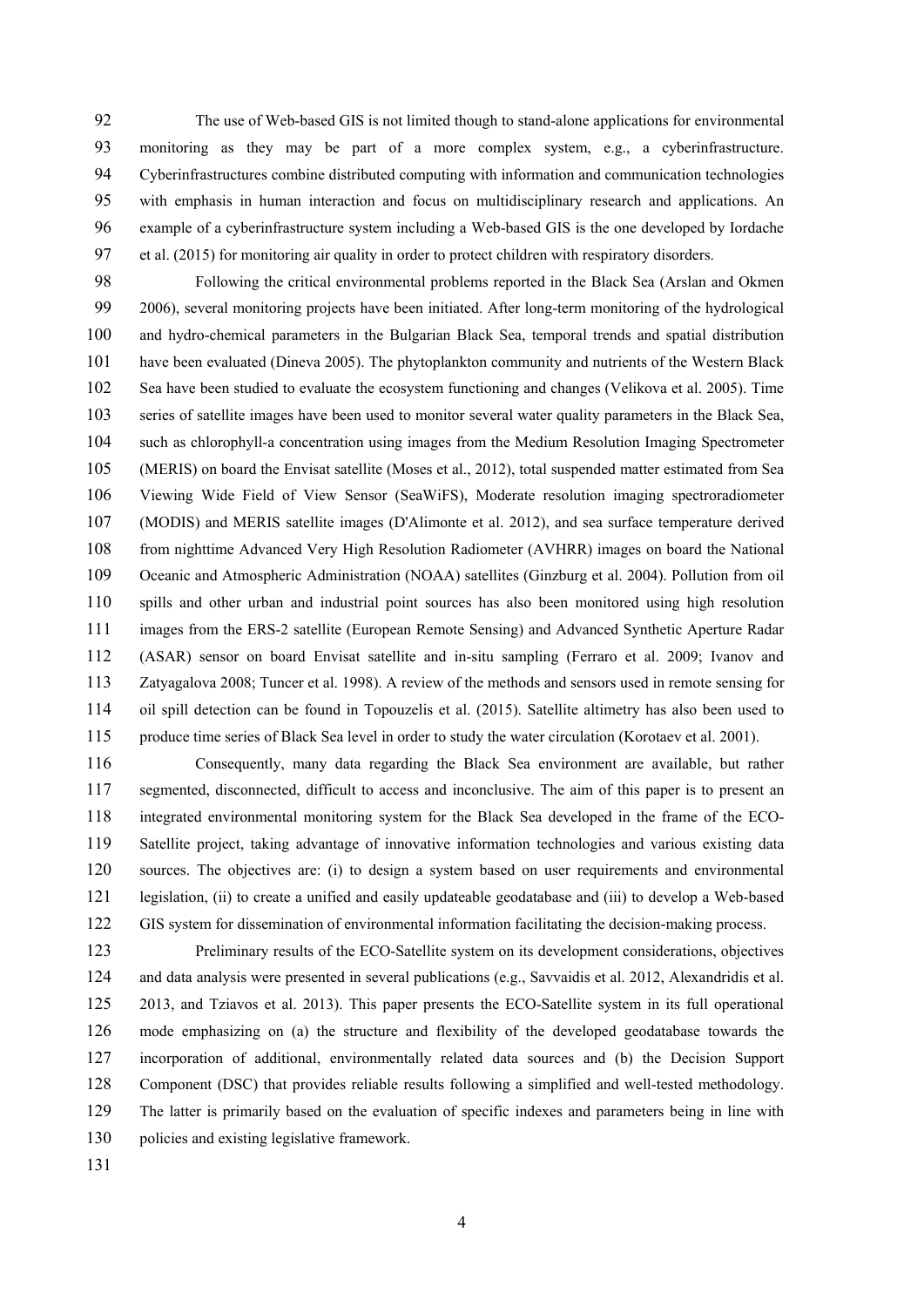132

## 133 **2. Study areas**

134 The selection of test sites was carried out based on an evaluation of their environmental significance, 135 specifically with regard to their roles in maintaining the biological biodiversity and sustaining of 136 human life. Therefore, three Ramsar sites (Ramsar Convention Secretariat 2013) meeting these criteria 137 were selected, which are described as follows.

138 The first study area is the Danube Delta, one of the biggest deltas in Europe, covering 4800 139 km<sup>2</sup>. The Danube has a catchment area of 817000 km<sup>2</sup> and its course flows through 17 countries, and 140 thus drains sediment and waste, both human and natural, from a huge basin inhabited by 76 million 141 people (Alexandrov 1998). Half of the fresh water flow into the Black Sea comes from northwestern 142 rivers, while about 36% is accounted for by the Danube's contribution (Nikolenko and Reshetnikov 143 1991).Approximately 80% of the surface is still in its natural condition, with 500 km<sup>2</sup> being under a 144 strictly protected regime, via the Danube Delta Biosphere Reserve (DDBR). The diversity of the 145 habitats supported and encouraged in DDBR is sustained by consistent assessments, interventions and 146 protection and varies greatly in terms of the communities of flora and fauna it hosts. At any given time, 147 it encompasses 30 types of ecosystems, 2383 plant and 4029 animal species according to the DDBR 148 (2016). It has long been recognized that the Danube Delta natural capacity comprises unique aspects of 149 biodiversity in the region and is an area of incomparable resources for both human subsistence, and 150 plant and animal life. Thus, the efforts to preserve its ecosystems began in 1938, when Letea Forest 151 was declared a protected area by the Romanian Academy. UNESCO recognized the wider value of the 152 Delta in 1990, when it was included in its 'Man and Biosphere' program (MAB), which is the 153 international network of biosphere reserves. Further realization and recognition of the area's global 154 importance include the listing of the DDBR under the Ramsar Convention in 1991, when it was 155 included as a wetland of international importance, with particular emphasis on its waterfowl habitat. 156 Moreover, in 1990, the World Cultural and Natural Heritage Convention recognized the universal 157 natural heritage value of the reserve with its inclusion on the World Heritage List. This recognition 158 signifies that the value of the area is not only environmental, but also economic, historical and 159 culturally relevant with the sustainable use of water, fauna and flora by local populations for thousands 160 of years.

161 Over time and with human development and expansion, intrusion in the ecosystem by human 162 habitation and activity has put pressure on the natural resources. In 1862, the first large-scale works 163 began in the Danube Delta, when corrections of the Sulina branch were made to assure large-vessel 164 navigation for ameliorating transport, trade and economic growth (Gastescu and Stiuca 2008). 165 Traditional activities in the area, such as fishing, farming, and hunting were significantly affected by 166 reed development and use, fishponds and large-scale agricultural plans, during and before the 1960s. In 167 1960, around 750 km<sup>2</sup> were converted from natural habitats into economically productive areas, 168 leading to a multitude of environmental issues, including water pollution, coastal erosion, flooding, 169 over-fishing, illegal fishing, uncontrolled tourism and illegal construction.

170 The second study area is the protected region of the Kyliiske Mouth (Ramsar Site No. 113), 171 which comprises the northern part of the Danube marine region in Ukraine and the surrounding areas.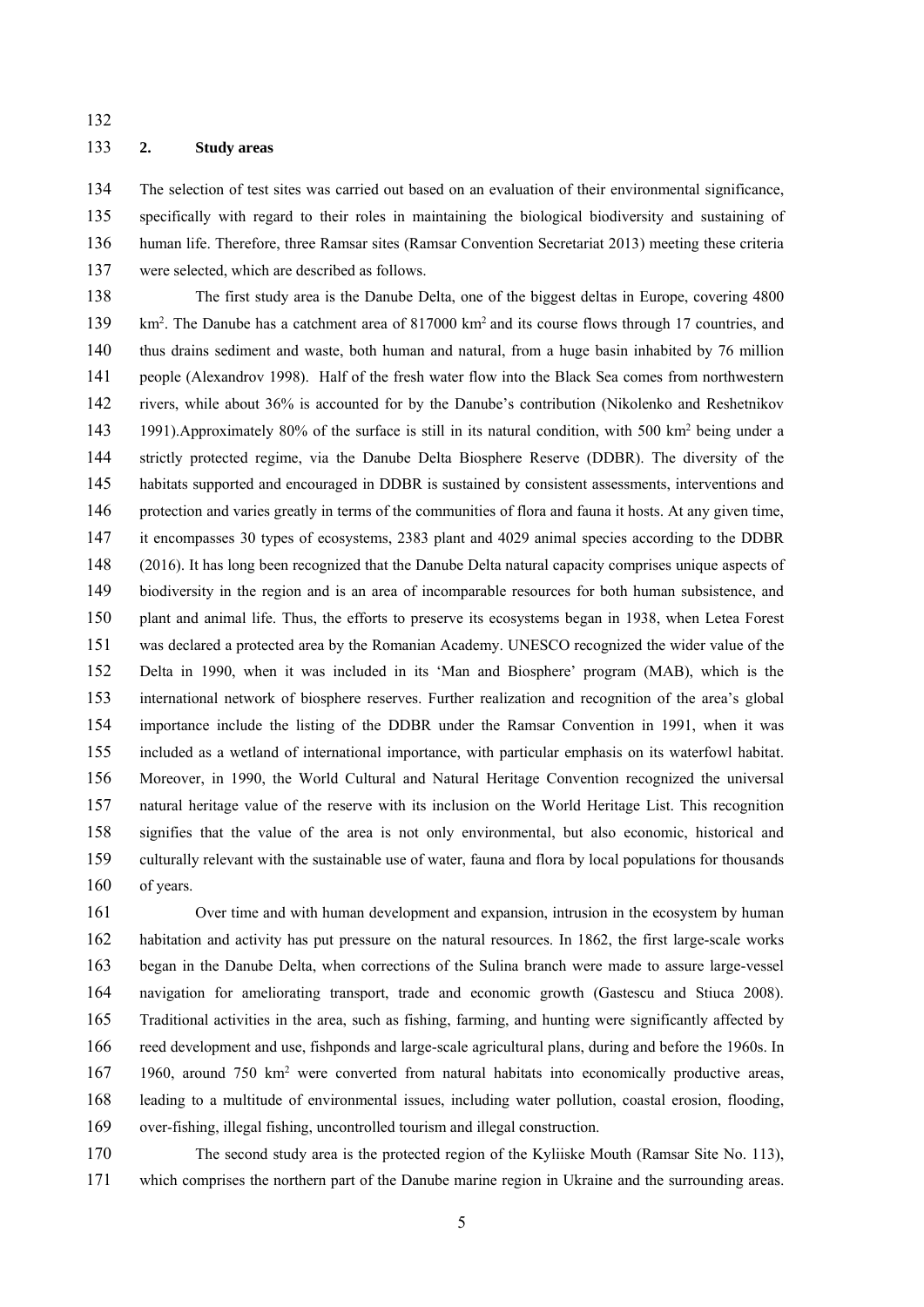172 Covering an area of 1240 km<sup>2</sup>, the Ukrainian part of the Danube delta is made up of about 20% 173 wetlands (Zhmud 1999) and is characterized by a diverse landscape including reed beds, water 174 channels, numerous lakes, flooded forests, meadows, marshes, sand and patches of steppes. In 1998, 175 the Danube Biosphere Reserve of Ukraine was established, encompassing the "Dunaiski Plavni" 176 National Reserve. It was awarded for World Heritage status as a joint Romanian-Ukrainian site. A 177 diverse set of habitats can be found at this site, including coastal shallows, and it is located in the 178 maritime zone of the secondary Delta of the Kilia Branch of the Danube River. The Danube Biosphere 179 Reserve of Ukraine covers approximately 500 km<sup>2</sup>, while the marine coastal zone of the Reserve is 66 180 km<sup>2</sup>. Hosting a unique and diverse range of flora (1557 species of plants), the Reserve has 26 of these 181 species listed in the Red Data Book of Ukraine (RDB) and 10 of them on the European Red List. The 182 fauna is rich, with 106 species of fish (26 in the RDB), 276 bird-species (60 in the RDB) and 43 183 identified mammal species (19 in the RDB) according to the data held by the Danube Biosphere 184 Reserve (DBR 2016). More information about the Danube marine region in Ukraine can be found in 185 the literature (IUCN 1992; Zhmud 1999).

186 The third study site is another Ramsar Site (No. 59) and is the protected area of the delta of 187 the Axios, Loudias, and Aliakmonas Rivers (Axios-Loudias-Aliakmonas) in northern Greece. 188 Comprising a complex deltaic system, the three rivers flow into the Thermaikos bay through numerous 189 branches from the main rivers' courses. Due to this, the rivers' diverse habitats are made up of small 190 interwoven patches of high biodiversity. Previous work (Alexandridis et al. 2009) has mapped a 191 number of important habitats for rare and endangered species in this area. Upstream of the delta, the 192 floodplain is one of the most productive agricultural areas of Greece. As early as the 1930's, extensive 193 irrigation projects and reclamation work have been implemented. Aquaculture is an additional human 194 activity in the area with high economic importance, currently accounting for 88% of the national 195 mussel production (Alexandridis et al. 2008; Askew 1987; NCRM, 2001). Industrial development, led 196 by both economic and population growth, has led to the expansion of the industrial zone of 197 Thessaloniki up to the north-eastern boundary of the study site. Human activity in the area and its 198 upstream part have resulted in a variety of environmental problems, such as dams and irrigation 199 networks, drainage works, pollution of surface waters, over-fishing, and extensive aquacultures. Some 200 particular environmental issues were determined by mussel farming, hunting, overgrazing, illegal sand 201 extraction, construction of illegal settlements on the coastline, and poor management of water resources 202 (Zalidis et al. 1997; Armenakis et al. 2014).

- 203
- 204

205 **Fig. 1.** Test areas of the ECO-Satellite project: a) Danube Delta, b) Kyliiske Mouth and c) delta of 206 rivers Axios-Loudias-Aliakmonas and the main interface of the ECO-Satellite system

207

208 The locations of the test sites are presented in Fig. 1. Although the ECO-Satellite system 209 focuses on the area of the Black Sea, the third test site was selected in order to carry out comparative 210 studies and validation of the methodologies used throughout the project as well as to demonstrate the 211 ability of the ECO-Satellite system to expand in other areas of interest. Although each site is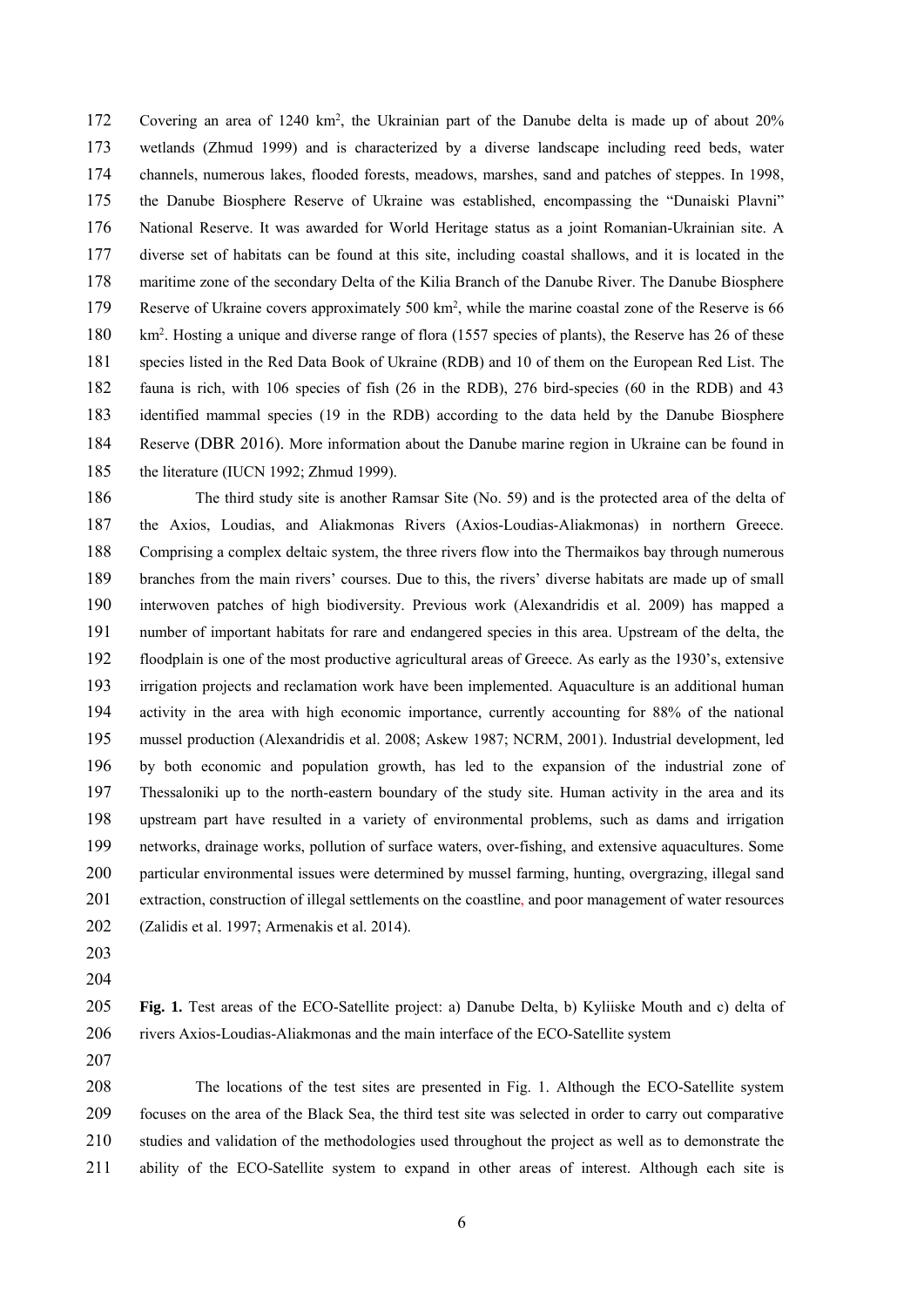212 characterized by specific conditions and its environmental monitoring may be governed by different 213 legislation, the geodatabase design and user interface allow easy expansion to cover these 214 particularities. Thus, the system is adapted to focus on the specific characteristics of each study area 215 rather than on a common set for all areas.

216

# 217 **3. Data sources and geodatabase development**

218 The ECO-Satellite geodatabase includes all the relevant terrestrial and satellite-derived data for the 219 three test sites as well as a wider region. Apart from the background map, both current and historical 220 environmental data are stored in the geodatabase. These data sets were selected from in-situ 221 measurements as well as from the processing of satellite images. In more detail, regarding the 222 environmental data for the first two test-sites stored in the geodatabase, these refer to biological 223 parameters (e.g., macrophytes, phytoplankton, invertebrates, macrozoobenthos, bivalves population, 224 meiobenthos, zooplankton and fish species) and physicochemical parameters (e.g., dissolved oxygen, 225 temperature, salinity, etc.). Even though the zooplankton community is not listed as a quality element 226 in the Water Framework Directive it can be easily integrated into the classification schemes, being an 227 important component of water quality. In Danube Delta, zooplankton community is clearly dominated 228 by the copepods in Danube arms and rotifers and cladocerans in the shallow lakes (Tudor et al. 2014).

229 For the third test site, i.e., the delta of Axios-Loudias-Aliakmonas Rivers, the additional data 230 include a habitat map, mussel farms, in-situ vegetation identification and water quality data from 231 permanent monitoring stations. For the morphology of the wider region and the sea level state, a digital 232 terrain and bathymetry model (Becker et al. 2009), a Mean Sea Surface (MSS) model (Andersen 2010; 233 Andersen and Knudsen 1998) as well as tide gauge data (Holgate et al. 2013; PSMSL 2012) were 234 incorporated in the geodatabase. The land topography and bathymetry model was based on SRTM30 235 Plus (Becker et al. 2009), being based on the 3 arcsec resolution SRTM data for continental areas and a 236 hybrid bathymetry model from the combination of echo-soundings and re-tracked altimetry. The MSS 237 model is based on the DTU2010 model derived from the combination of sea surface heights based on 238 multi-mission re-tracked altimetry (Andersen 2010).

240 **Table 1** – Summary list of the geodatabase contents of the ECO-Satellite system

| Data source              | Data description                                                      |
|--------------------------|-----------------------------------------------------------------------|
| Remote sensing images    | For land: maps of land cover, land cover change, habitats, habitats   |
|                          | change                                                                |
|                          | For water surface: Chlorophyll-a, total suspended matter, sea surface |
|                          | temperature                                                           |
| Remote sensing altimetry | Mean Sea Surface (DTU2010) model, sea surface heights over the        |
|                          | geoid with 1 arcmin and 5 arcmin resolutions                          |
| Terrain/Bathymetry       | Land topography and sea bathymetry from the SRTM30 Plus model at      |
|                          | 30 arcsec, 1 arcmin and 5 arcmin resolutions                          |
| Water body typology      | Typology for riverine, deltaic, and transitional water bodies         |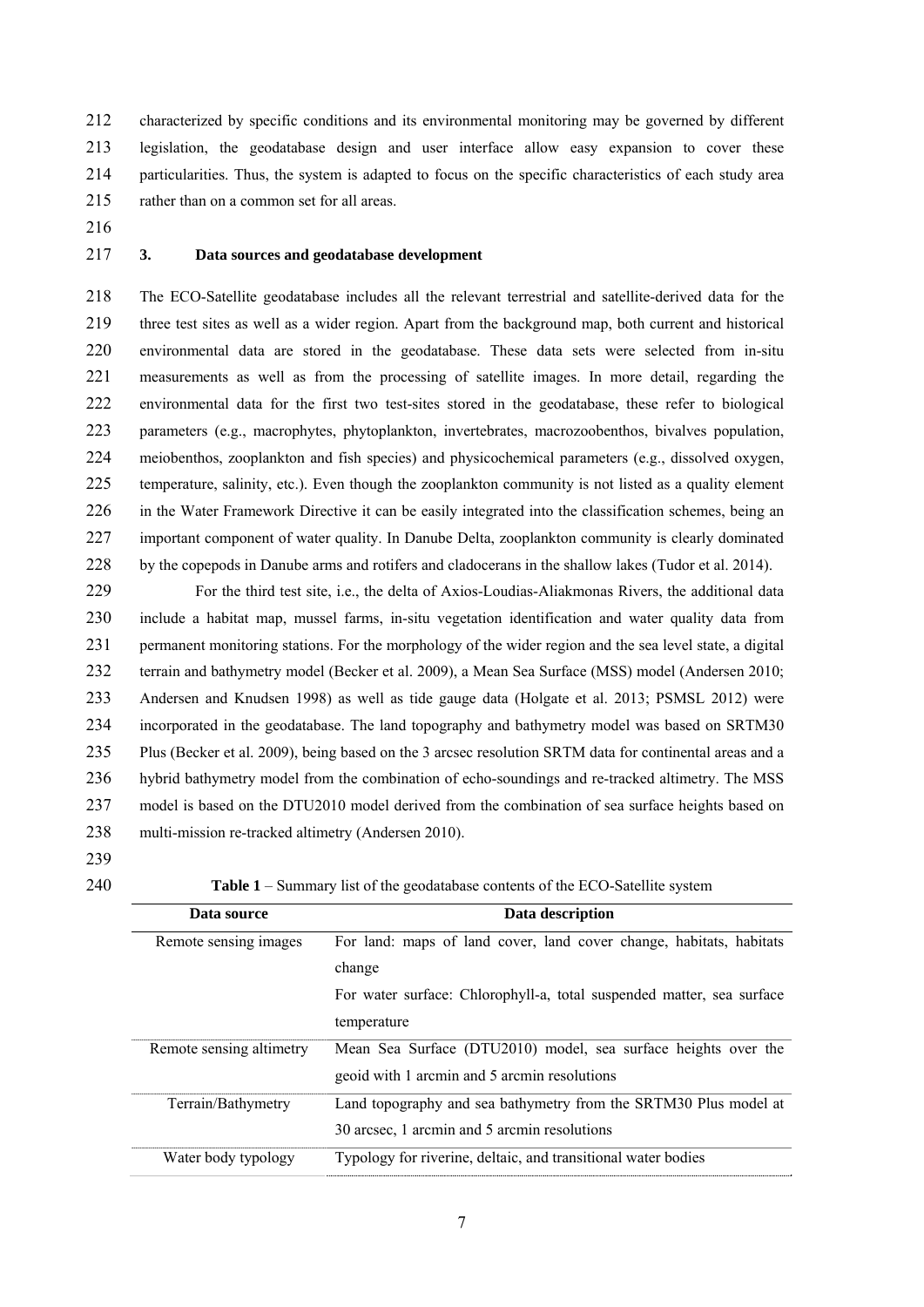| In-situ measurements of  | Hydrochemistry,                                                       | phytoplankton,                                                        | zooplankton, | meiobenthos, |
|--------------------------|-----------------------------------------------------------------------|-----------------------------------------------------------------------|--------------|--------------|
| water quality            | macrozoobenthos, mollusks, and makrophytes at sampling stations       |                                                                       |              |              |
| Water quality from       |                                                                       | Time series of water temperature, specific conductivity, salinity,    |              |              |
| telemetric monitoring    |                                                                       | dissolved oxygen, oxidation reduction potential, turbidity, pH, total |              |              |
| stations                 |                                                                       | dissolved solids, Chlorophyll-a, $NO3$                                |              |              |
| Water quality assessment | Map of water quality characterization per water body according to the |                                                                       |              |              |
|                          |                                                                       | Water Framework Directive using a five-color scale                    |              |              |

241

242 The final geodatabase is an ESRI ArcSDE Enterprise Geodatabase hosted by the Microsoft 243 SQL-Server. The use of a Relation Database Management System (RDBMS) in combination with a 244 multi-user geodatabase provides enhanced security and data integrity. A summarized list of the data 245 used in the geodatabase is given in Table 1. In addition to the data stored in the ECO-Satellite 246 geodatabase, further data were included in the ECO-Satellite system by using a Web Map Service 247 (WMS) provided by a server located in the Danube Delta National Institute of Romania. The additional 248 data contain the processed chemical values from the monitoring of water quality in the Danube Delta. 249 The data processing involved also the application of an inverse distance weighting interpolation 250 method (Fisher et al. 1987) to obtain gridded raster datasets.

251 During the design phase of the monitoring system, the available environmental parameters for 252 the first two study areas were analyzed and examined. This examination revealed significant 253 differences regarding the selection of the necessary parameters due to the particular conditions and 254 environmental risks affecting each area. This conclusion was further strengthened by the fact that each 255 area has its own peculiarities and threats and therefore the appropriate monitoring parameters and 256 indexes have to be selected accordingly. Thus, it was decided to restructure the geodatabase, store the 257 available information on a per area basis, and leave the necessary unified management of the data to be 258 done programmatically through the system. Consequently, special attention was given to keep the 259 geodatabase easily updateable and consequently to guarantee and facilitate the extensibility of the 260 ECO-Satellite system. The online update tool that was developed for accommodating the update of the 261 geodatabase demonstrates the latter. This tool is used for incorporating environmental data from newly 262 processed satellite images, thus keeping the geodatabase up-to-date. Currently, the tool provides the 263 ability to include data only for existing parameters and for the test areas described in the previous 264 section. More details regarding the online update tool are provided in the following section.

265 The primary focus of the ECO-Satellite system is not to be used in real-time monitoring but 266 mainly to provide validated and reliable information for decision and policymaking processes. Hence, 267 all data, prior to being stored in the geodatabase, were processed (e.g., homogenized - refer to the same 268 coordinate reference system, use the same Unit System etc.) and checked for outliers and logical errors. 269 This procedure was also set as a rule regarding the usage of the online update tool of the system. More 270 specifically, the available data were validated against in-situ measurements, which were carried out for 271 this reason, as well as data derived from recently processed satellite images. Regarding the validation 272 of the bathymetry models and the topography of the surrounding land regions, in-situ echo-soundings 273 were carried out and GPS/leveling observations were conducted in the wider area of the delta of the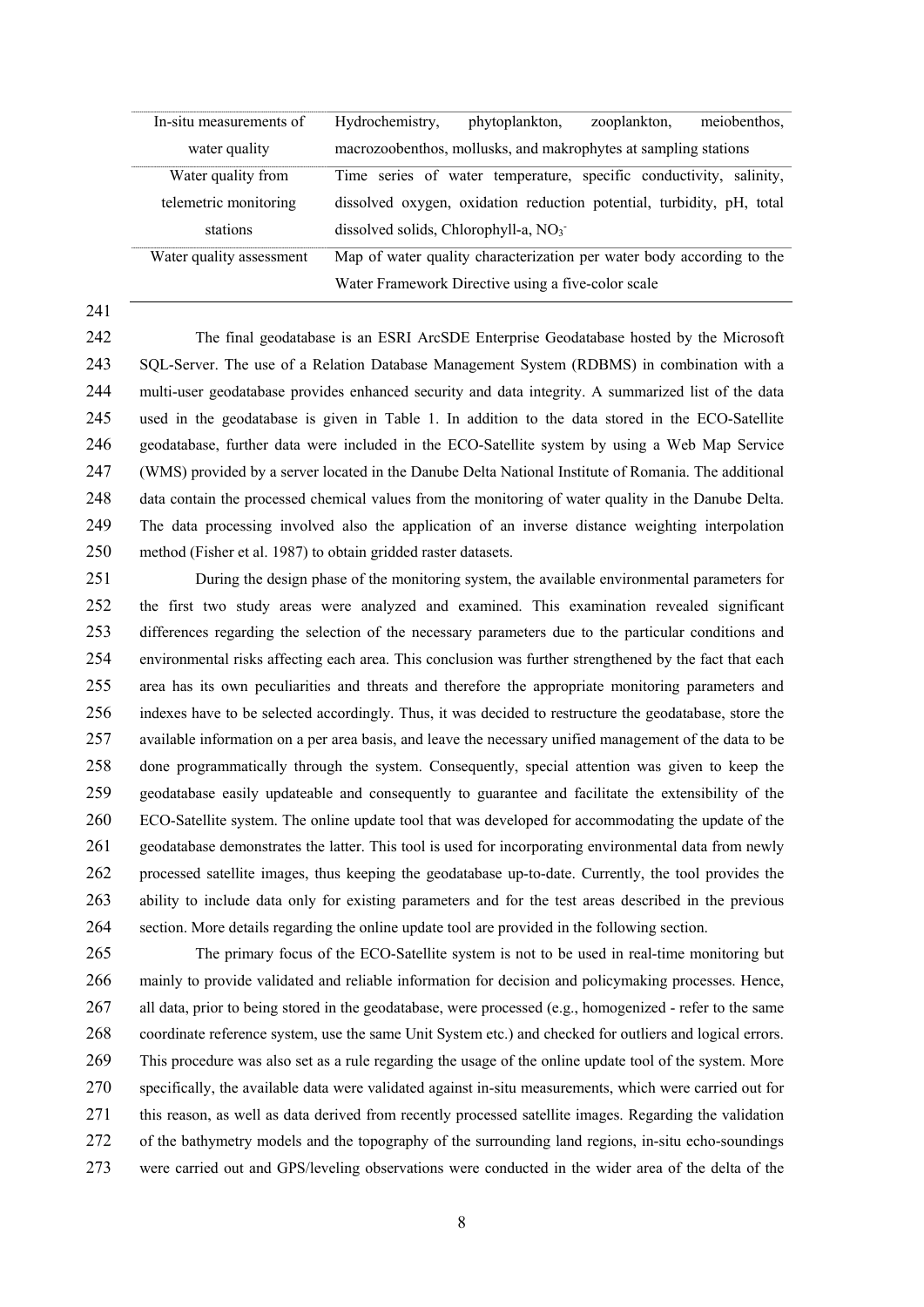274 rivers Axios-Loudias-Aliakmonas, respectively. As far as the environmental data sets are concerned, 275 additional in-situ measurements were carried out in the Axios-Loudias-Aliakmonas test area for 276 assessing the available data recorded by the automated environmental monitoring stations. This was 277 achieved by using time series analysis, such as data cleaning and filtering. In the second test area of the 278 project, i.e., the wider region of the Danube Delta, similar comparisons were made for assessing 279 specific environmental parameters following also time series analysis and conducting comparisons 280 between in-situ measurements and data based on the processing of satellite images (e.g., the average 281 accuracy for Chlorophyll-a concentration is  $\leq$  5 mg/m<sup>3</sup> and for Sea Surface Temperature is  $\leq$  1.5 °C) 282 (Alexandridis et al. 2013).

283 The previously described validation procedure ensured that the data stored in the ECO-284 Satellite geodatabase are reliable. In cases where no other sources of data were available and thus 285 validation by comparison was not possible, it was decided to examine the datasets using time series 286 analysis along with a thorough examination for possible discrepancies in their spatial distribution as 287 well as in their statistics (e.g., mean value, standard deviation, range etc.). The validation procedure led 288 to certain conclusions especially for the satellite data used. For satellite imagery, the cloud cover, the 289 low accuracy of certain parameters and the issue of continuity of satellite missions to ensure long time 290 series were the main problems identified according to this analysis. For the satellite altimetry derived 291 products, i.e., the digital bathymetry models employed for the test areas, it was concluded that the well-292 known accuracy problems near the coastal regions still exist, although significant progress has been 293 reported towards the minimization of the respective effects following different techniques, e.g., re-294 tracking (Andersen 2010). A more efficient procedure to overcome this drawback of satellite altimetry 295 would be the optimal combination of the satellite altimetry derived data sets with terrestrial ones when 296 the latter are available with a high accuracy and resolution.

297 Different alternatives regarding the data visualization were examined and made available in 298 the ECO-Satellite system. More specifically, the descriptive and spatial information stored in the 299 geodatabase is made available to the end-user with the aid of graphs for displaying variations over 300 time, data tables for viewing raw data (e.g., measured quantities and vector and raster entities), etc. In 301 order to minimize the outgoing traffic of the server hosting the system, the above-mentioned 302 information is made available only upon request (on-demand) by the end-user. This requirement was 303 set especially for the raster images stored in the geodatabase, whose number by the time the system 304 was completed exceeded two hundred. Additionally, the on-demand sharing of information was also 305 necessary for the minimization of the loading time and for keeping the list of available layers structured 306 and well organized. This was achieved through properly designed forms placed inside the ECO-307 Satellite system. These forms allow the user to select a specific date and parameter and subsequently 308 load the selected raster images and add them to the map-legend, i.e., the list of layers.

- 309
- 310

### 311 **4. Structure of the Environmental Monitoring System**

312 The ECO-Satellite Environmental Monitoring System (ECO-Satellite System) is a Web-based GIS 313 system that provides tools for viewing, analyzing and assessing environmental data stored in the ECO-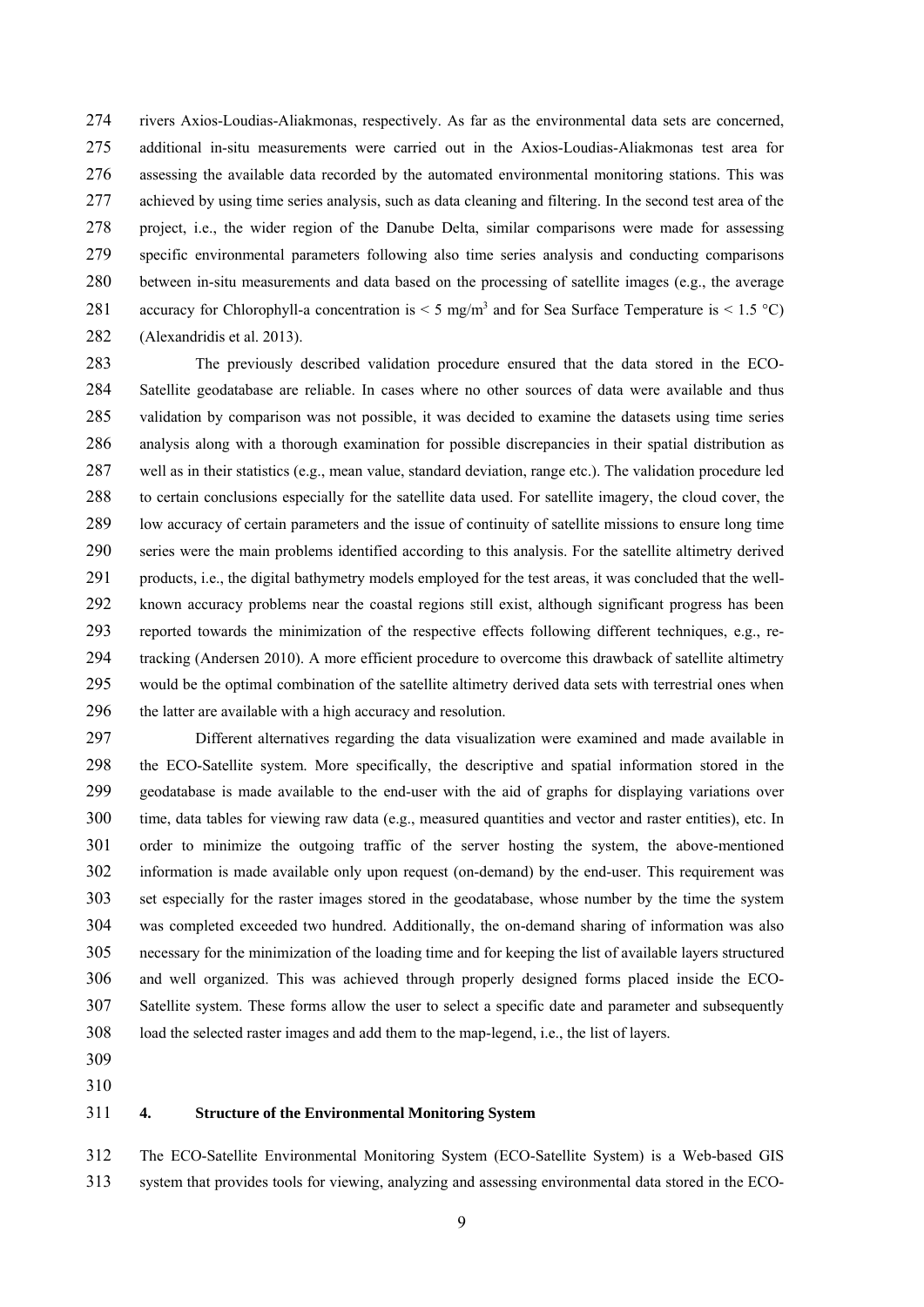314 Satellite geodatabase (Tziavos et al. 2013). The system contains a geodatabase, which was described in 315 the previous section, and a client-server application (see Fig. 2), which is the Web-based GIS 316 application. The server side of the application is based on the ESRI ArcGIS Server, while the client 317 part was programmed using the ESRI ArcGIS Silverlight Application Programming Interface (API). 318 On the server's side, a Microsoft Internet Information Services (IIS) Web server hosts ASP.NET web 319 pages and the GIS and Windows Communication Foundation (WCF) services, while on the client's 320 side a Microsoft Silverlight cross-platform compatible (Microsoft Windows, Mac OS X and Linux) 321 application is used for utilizing the services offered by the server. The GIS services are utilized for 322 retrieving information from the ArcSDE geodatabase, primarily spatial data, while the WCF services 323 are used for exchanging descriptive data with the end-user and for the online update tool. The selection 324 of the aforementioned software and API was solely based upon their functionality, their widespread 325 acceptance and the experience of the authors. In overall, the ECO-Satellite system has the following 326 three components: a) the Core Component, b) the Decision Support Component (DSC) and c) the User 327 Login/Administrative Component. 328

330 **Fig. 2.** ECO-Satellite system diagram

332 The Core Component provides all the required functionality for the visualization of 333 information stored in the geodatabase, includes tools for handling map browsing and facilitates the 334 identification of elements on the map, the management of layers (display/hide) as well as the display of 335 graphs and tables. Furthermore, the extensibility of the ECO-Satellite system mainly relies on this 336 component. The main interface provided by the Core Component to the end-user of the system is 337 shown in Fig. 1. The interface includes the main toolbar, which provides basic tools that are commonly 338 used in GIS environments, as well as two menus. The first menu, i.e., Data Viewing menu, provides the 339 ability to the end-user to retrieve the measured values stored in the geodatabase for each available 340 environmental monitoring station. Additionally, from the same menu, the end-user has the ability to 341 select from a list and add as layer on-demand (as described in the previous section) raster images of 342 environmental parameters that are either stored in the ECO-Satellite geodatabase or provided by a 343 different server. The second menu option provides access to the Decision Support (DS) tasks of the 344 system.

345

329

331

- 346
- 348

#### 347 **Fig. 3.** Operation flowchart for decision support requests

349 The DSC provides end-user with tasks that allow him to assess the quality of water bodies and 350 consequently assist him in the decision making process. This is achieved by implementing the DSC as 351 a rule-based structure that relies on existing legislating documents, scientific research results and 352 previous experience (see, e.g., Dunea et al. 2014). The DSC makes use of the core component for 353 producing results. The reason for the separation of the DSC from the core component is because, in the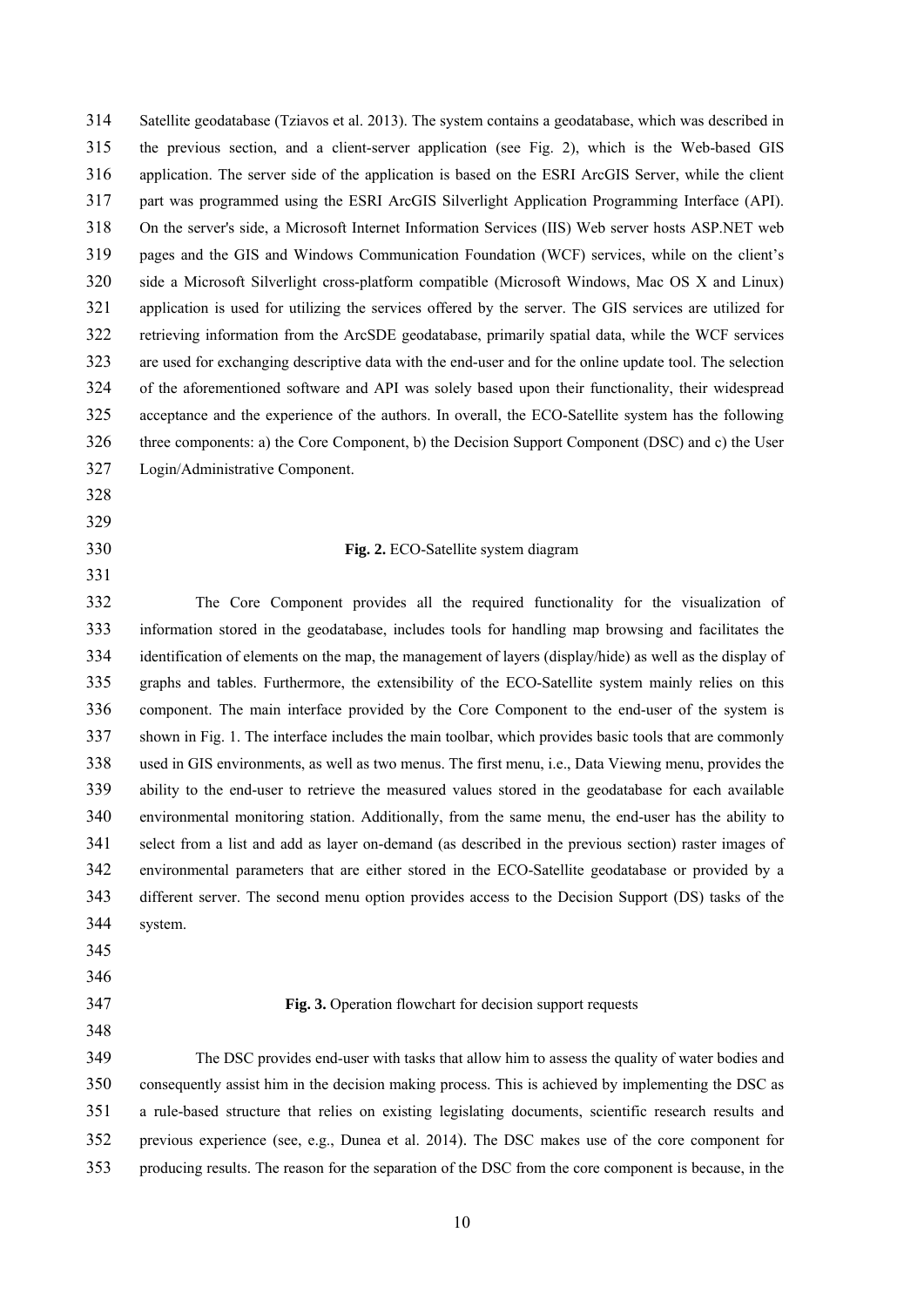354 long-term, scientific progress along with adjustments made in policies may require significant changes 355 to the ECO-Satellite system and specifically to the parts of the system related to decision making 356 process. Therefore, by separating the decision support part from the rest of the system we ensure that 357 the implementation cost and time for any required changes will be kept at minimum (Savvaidis et al. 358 2012). Fig. 3 presents the flowchart of the DSC component. Initially, the end-user will request 359 information for environmental conditions in a specific area. The system will transfer the request to the 360 DSC, where the available data will be analyzed and the computations (e.g., the computation of the 361 trophic index), if necessary, will be made. Then, the numerical results will be simplified and converted 362 into an easily understandable form by classifying it using decision trees. Finally, the core component 363 will present the results to the end-user. In the whole process, the end-user interacts only with the core 364 component, which is responsible for transferring requests and retrieving results from the DSC. The 365 results obtained are displayed following the traffic light approach (red-orange-green for bad-medium-366 good, respectively) or by simply showing a pass/fail statement. Therefore, the results are presented to 367 the end-user in a simplified and easily understandable way.

368 The DSC enables tasks to be carried out based on environmental indicator values, which the 369 system compares to reference values (environmental standards whose values are extracted from the 370 environmental regulations or deduced values from scientific research). This comparison leads to results 371 in the form of an assessment of the environment that is eventually useful for decision-making and 372 environmental policy planning.

373 The final component of the ECO-Satellite system, i.e., the User Login/Administrative 374 Component, provides the user verification and introductory web pages to the end-users of the system. 375 Additionally, users belonging to the administrator group may select the following tasks: a) User and 376 rights management and b) geodatabase update through the web. Regarding the user management, this 377 feature allows the administrator to add, update and delete users from the system as well as to set 378 different roles. On the other hand, the update of the geodatabase is an important task, since it keeps the 379 system up to date. During the update, processed raster datasets of environmental parameters are 380 imported in the geodatabase by taking the system offline only for a short time. In Fig. 4, the operations 381 flowchart for the online update tool is presented. The user initially provides input regarding the dataset 382 files to be uploaded. Then, the user selects the date and area location and the environmental parameter 383 (e.g., chlorophyll-a concentration, total suspended matter concentration, etc.) they refer to. The system 384 validates the input and upon success, the files are uploaded to the server. Then, the GIS services are 385 stopped and the data are imported into the geodatabase while the related indexes and map documents 386 are updated. Finally, after updating the map cache and clearing the ArcGIS Server REST cache, the 387 GIS services are restarted and the system is again operational. Since during the update of the 388 geodatabase all services of the system are not available temporarily, the tool is not meant for carrying 389 out bulk updating operations. On the other hand, after the update is over, any users that were connected 390 and were working with the system may take up their work from where they had left off.

- 391
- 392
- 

393 **Fig. 4.** Flowchart of the online update tool operations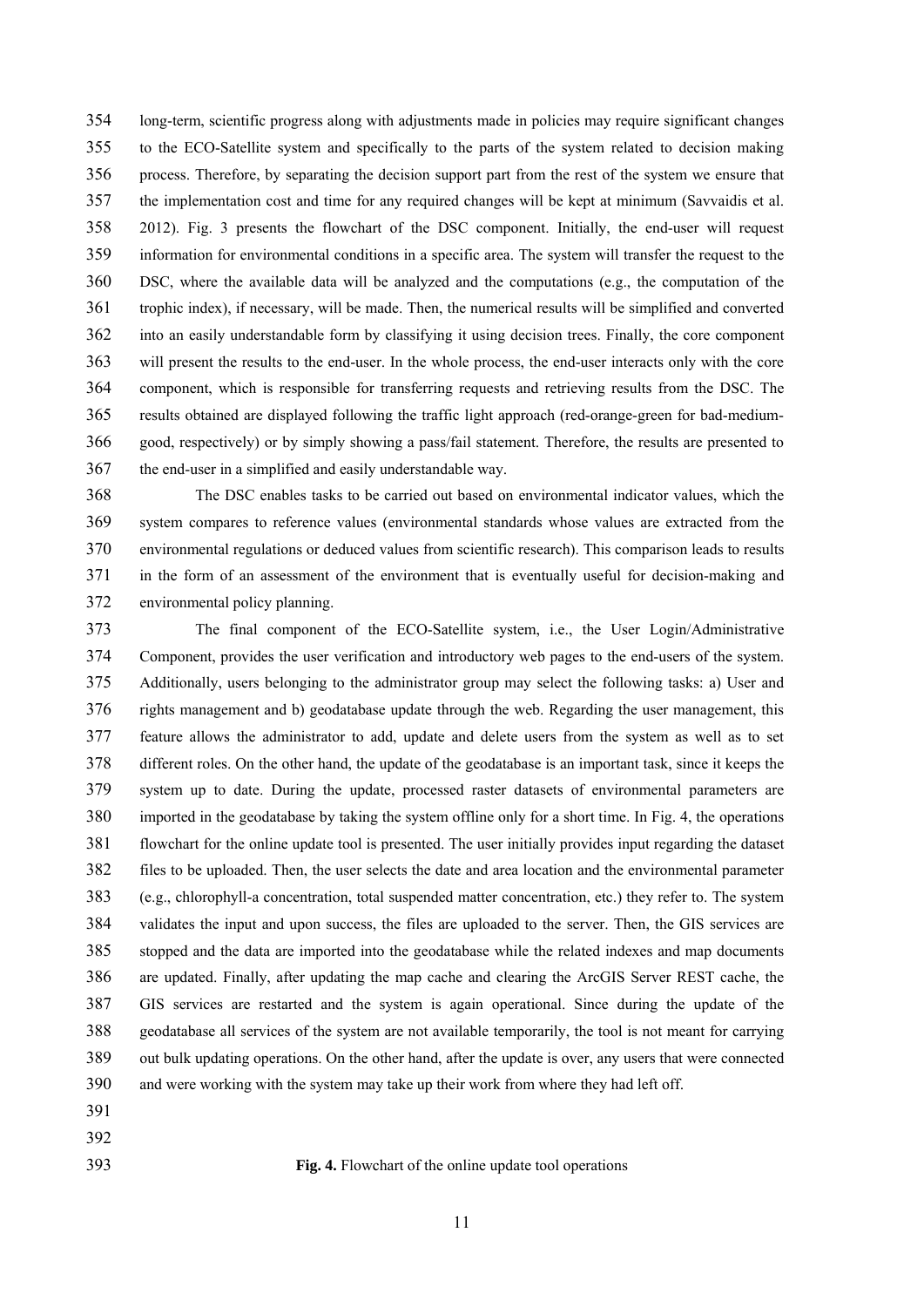394 395

#### 396 **5. Applications of the system**

397

398 The specialized fields of application of the ECO-Satellite environmental monitoring system are directly 399 related to the different needs of its potential users. Therefore a categorized list of users was prepared 400 and used as a reference throughout the development of the system. The list is provided in Table 2 401 where the potential users are grouped in five categories. There are users (group members) who are 402 actively involved in environmental protection and monitoring but are not necessarily scientists. This 403 was the main reason for the simplification of the results provided by the DSC along with the 404 introduction of a classification step, which was previously described. This simplification does not 405 affect the credibility and reliability of the results.

406 A critical point during the implementation of the ECO-Satellite system was the selection of 407 environmental parameters for the DSC. It was decided to exclude any parameters that do not provide a 408 straightforward interpretation in the process of assessing the quality of a water body. Therefore, the 409 tasks that were included in the DSC were based only on parameters, which may be considered safe and 410 reliable to assess. Thirteen (13) tasks are available in total to the end-user of the system (Table 3). The 411 results though provided to the end-user by the DSC for a specific time-period depend on the 412 availability of data for the parameters involved. This is a an inherent problem existing in any system 413 that facilitates decision making, since if even one parameter is missing either the results cannot be 414 obtained or the end-user is supplied with incomplete results. In order to overcome this limitation, tasks 415 depending on different kinds of data (e.g., zooplankton indexes, phytoplankton indexes, 416 physiochemical parameters, etc.) were included in the DSC in order to reduce the possibility of not 417 receiving results at all, while different approaches are provided at the same time regarding the 418 assessment of water quality (Tziavos et al. 2013).

419

420 **Table 2** – Users and user groups of the ECO-Satellite system\*

| <b>Group Name</b>          | <b>Group Members</b>                                                       |  |  |
|----------------------------|----------------------------------------------------------------------------|--|--|
| Decision/policy makers     | City and Land Planners, Natural Risk Managers, Coastal Engineers,          |  |  |
|                            | Environmentalists.<br>Marine<br>scientists.<br>Environmental<br>Foresters. |  |  |
|                            | Engineers                                                                  |  |  |
| Decision/policy makers     | Ministries for the Environment, Land Planning and Public Works,            |  |  |
| (Public Bodies)            | Ministries of Agriculture and Forests, Master Plan and Environmental       |  |  |
|                            | Organizations, Regional Administration,<br>Protection<br>Emergency         |  |  |
|                            | Planning and Protection Organizations, Local Authority Organizations       |  |  |
| <b>Scientists</b>          | Researchers / Members of Higher Education Institutions                     |  |  |
| ECO-Satellite project team | Members of the ECO-Satellite project team                                  |  |  |
| Public                     | All other users                                                            |  |  |

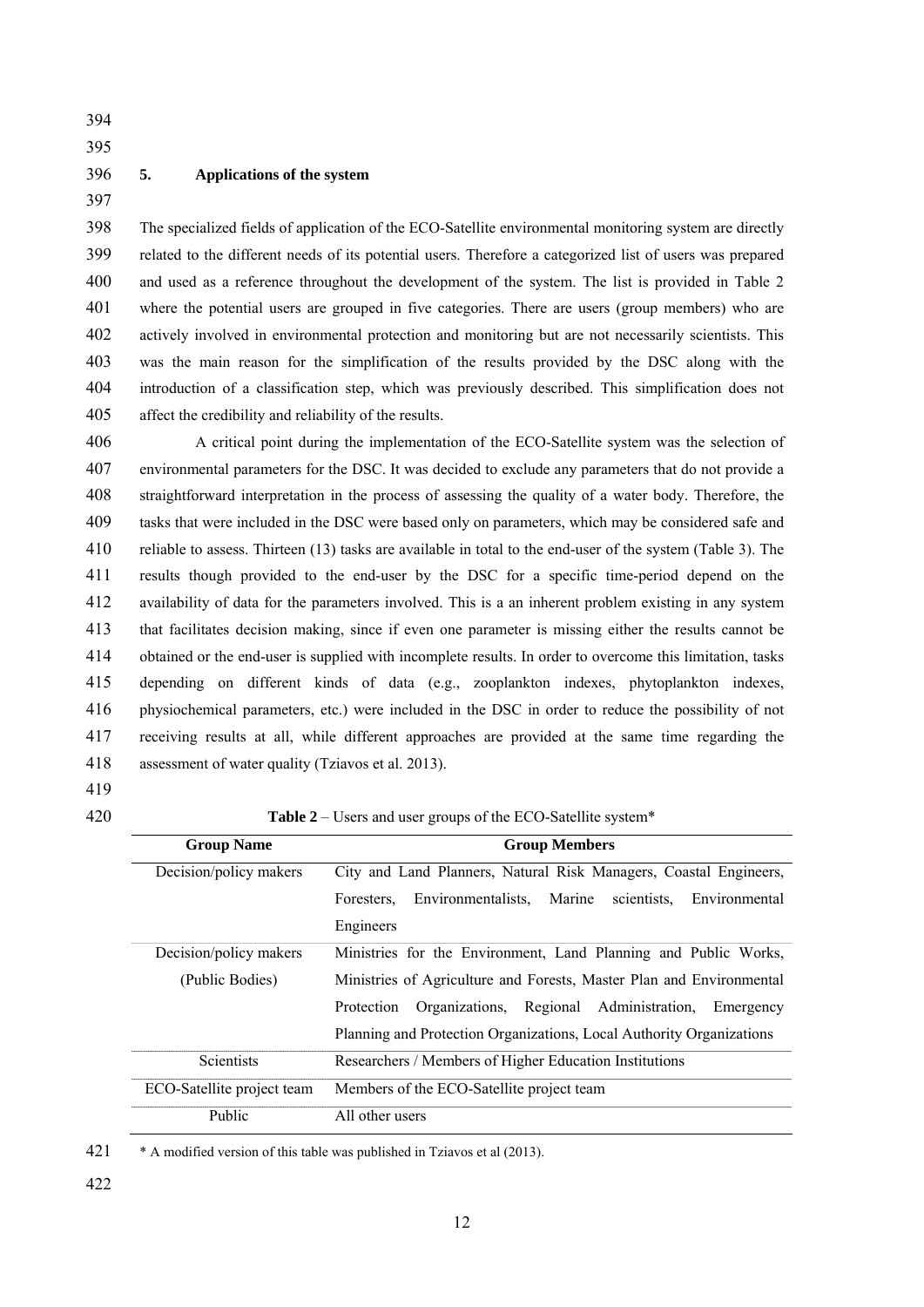423 In the ECO-Satellite geodatabase, there are environmental datasets stored belonging to various 424 collection methods and parameters. These collection methods may vary according to the spatial 425 coverage (e.g., data measured by permanent monitoring stations or random point values), repetition 426 regularity (e.g., daily/monthly/yearly measurements) and the spatial density of the data collected. 427 Therefore, data obtained from a permanent station on a daily basis require a different approach with 428 respect to data collected from random in-situ measurements. Similarly, data having a wide spatial 429 coverage and possibly available in a gridded form need to be presented differently than data referring 430 to point values. Based on these characteristics, the available tasks provided by the DSC were grouped 431 further into five categories (see Table 3) according to the type of input data used and the way the 432 results obtained are presented to the end-user. These categories are presented as follows:

- 433 A) Tasks that provide the ecological status of surface waters based on specific parameters, according 434 to the Water Framework Directive, and have as output thematic maps (5 classes-colors). It should 435 be noted that in this group the input data are available as a grid covering a wide area. The available 436 parameters are: dissolved oxygen, biochemical oxygen demand (5 days), chloride, calcium, 437 nitrites, nitrates, phosphates, arsenic, cadmium, lead and ammonium.
- 438 B) Tasks that compare measured physiochemical parameters at permanent environmental monitoring 439 stations against user-defined threshold values. These tasks aim to demonstrate the usefulness of 440 such a tool in studying the effect of threshold values in the results obtained from DSC. The 441 available parameters are: dissolved oxygen, pH, temperature, salinity, chlorophyll a and turbidity.
- 442 C) Tasks that assess water quality for various uses and result in pass/fail values for the selected 443 indicators per water use and for the user-defined dates/periods. The results of these tasks are 444 presented in a table format where each measured parameter is assigned a pass, fail or not available 445 value (N/A), respectively. Uses/quality of water options include support of fish in freshwaters, 446 support of shellfish in saltwater, quality of water for bathing and chemical quality of surface 447 waters.
- 448 D) Tasks that assess the water quality status from measurements carried out at randomly selected 449 point stations in order to determine the biological indicators. The results of these tasks produce 450 classification point-maps (5 classes-colors) for each indicator-specific measured parameter and for 451 a user-defined time-period. The biological indicators are: trophic index (TRIX), phytoplankton, 452 zooplankton, macrophytes, meiobenthos and meiozoobenthos.
- 453 E) Tasks that assess the quality status of 1 species of mussel settlements (*Mytilus galloprovincialis*) 454 and 2 species of mollusk settlements, (*Mya arenaria*, *Anadara inaequivalvis*) for a specific user-455 defined date/period.
- 456
- 

457 **Table 3** – List of available tasks provided by the Decision Support Component\*

| Group | Task                                                                                    |
|-------|-----------------------------------------------------------------------------------------|
| A     | Evaluate the ecological status of a water body                                          |
| B     | Compare measured values at environmental stations against user-defined threshold values |
|       | Examine water quality of freshwater body in relation to the support of fish life        |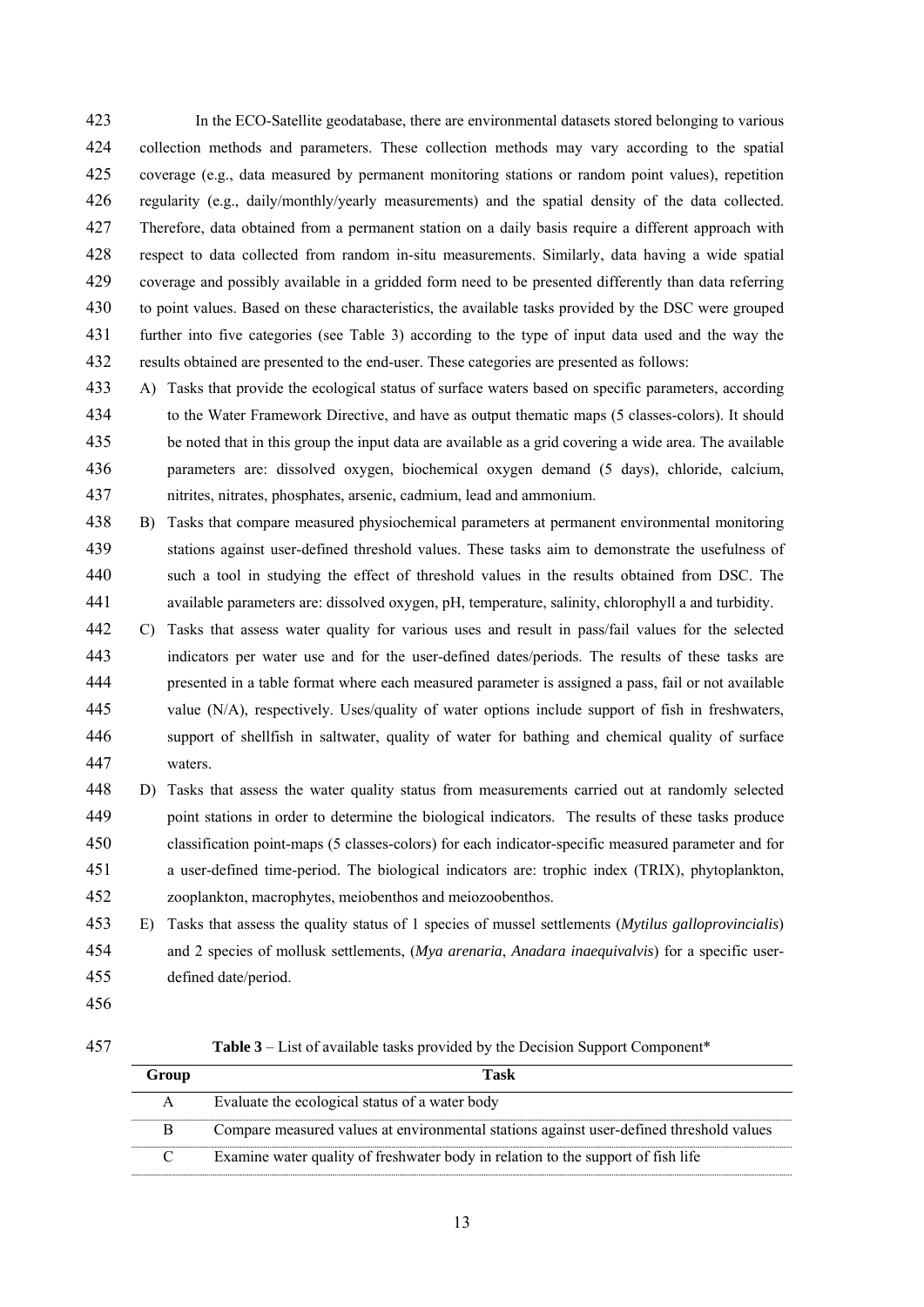|     |                                                                                                            | Examine water quality of saltwater body in relation to the growth and reproduction of                     |  |  |
|-----|------------------------------------------------------------------------------------------------------------|-----------------------------------------------------------------------------------------------------------|--|--|
|     |                                                                                                            | shellfish                                                                                                 |  |  |
|     |                                                                                                            | Examine quality of water for bathing                                                                      |  |  |
|     |                                                                                                            | Examine water quality of surface body in relation to specific pollutants and physiochemical               |  |  |
|     |                                                                                                            | parameters                                                                                                |  |  |
|     |                                                                                                            | Evaluate water quality based on the trophic index                                                         |  |  |
|     |                                                                                                            | Evaluate the water quality and trophic conditions using phytoplankton indexes                             |  |  |
|     |                                                                                                            | Evaluate the water quality and trophic conditions using zooplankton indexes                               |  |  |
|     | D                                                                                                          | Assessment of the Ecological Class using macrophyte's morphofunctional indexes                            |  |  |
|     |                                                                                                            | Evaluate the water quality and trophic conditions using meiobenthos indexes                               |  |  |
|     |                                                                                                            | Evaluate the water quality and trophic conditions using macrozoobenthos indexes                           |  |  |
|     | Е                                                                                                          | Evaluate water quality from the mussel settlements                                                        |  |  |
| 458 |                                                                                                            | * Source: Tziavos et al (2013), with modifications                                                        |  |  |
| 459 |                                                                                                            |                                                                                                           |  |  |
|     |                                                                                                            |                                                                                                           |  |  |
| 460 |                                                                                                            | The threshold values used for assessing the various environmental parameters and the general              |  |  |
| 461 |                                                                                                            | guidelines that were followed for the development of the DSC were based on the following legislative      |  |  |
| 462 | documents:                                                                                                 |                                                                                                           |  |  |
| 463 | $\bullet$                                                                                                  | The Ramsar Convention                                                                                     |  |  |
| 464 | $\bullet$                                                                                                  | The Habitats Directive (92/43/EEC)                                                                        |  |  |
| 465 | $\bullet$                                                                                                  | The Water Framework Directive (2000/60/EC)                                                                |  |  |
| 466 | $\bullet$                                                                                                  | The Marine Strategy Framework Directive (2008/56/EC)                                                      |  |  |
| 467 | $\bullet$                                                                                                  | The Freshwater Fish Directives (78/659/EEC and 2006/44/EC)                                                |  |  |
| 468 | $\bullet$                                                                                                  | The Shellfish Waters Directives (79/923/EEC and 2006/113/EC)                                              |  |  |
| 469 | $\bullet$                                                                                                  | The Bathing Water Directive (76/160/EEC and 2006/7/EC)                                                    |  |  |
| 470 |                                                                                                            |                                                                                                           |  |  |
| 471 |                                                                                                            |                                                                                                           |  |  |
| 472 |                                                                                                            | Fig. 5. Using the Decision Support Component for the assessment of water quality of freshwater body       |  |  |
| 473 |                                                                                                            | in relation to the support of fish life and consumer health                                               |  |  |
| 474 |                                                                                                            |                                                                                                           |  |  |
| 475 |                                                                                                            | An example is described as follows focusing on the assessment of water quality in relation to             |  |  |
| 476 |                                                                                                            | the support of fish life and consumer health. First, the end-user selects the corresponding task from the |  |  |
| 477 | decision support menu of the system as well as the area of interest. Only three study areas are available. |                                                                                                           |  |  |
| 478 |                                                                                                            | Then, the user selects the station of interest from a list of available stations monitoring water quality |  |  |
| 479 |                                                                                                            | parameters, while a choice of narrowing the requested results by specifying a time window (stand and      |  |  |
| 480 |                                                                                                            | end date) is also offered. The user's request is transmitted to the server where the system processes it  |  |  |
| 481 |                                                                                                            | and returns the results. The specific task's results are displayed in the form of a Table (Fig. 5), where |  |  |
| 482 |                                                                                                            | the possible values are Pass, Fail and N/A. Different colors are used for the latter values, which are    |  |  |
| 483 |                                                                                                            | green, red and gray, respectively. The results are classified by the corresponding parameter and sorted   |  |  |
| 484 |                                                                                                            | by date and thus the detection of any trends over time is provided. Furthermore, the ability to copy the  |  |  |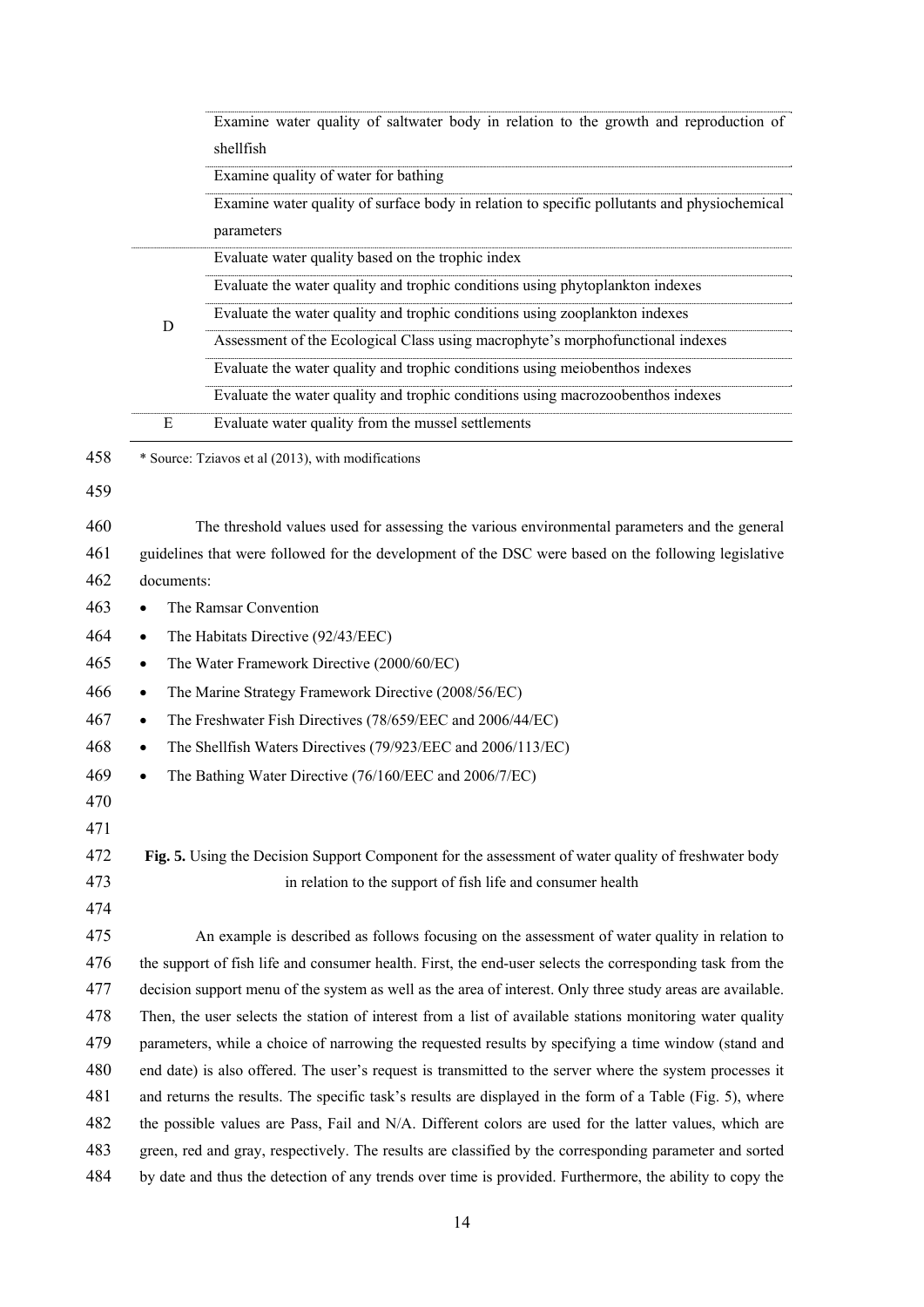485 results to the clipboard to process them in a spreadsheet or other compatible software is provided. In 486 that example and following the "Fail" result, local authorities responsible for shell fish control 487 (Veterinary Directorate of the Regional Authority) could issue an alarm and intensify their monitoring 488 activities (or undertake site-specific "investigative" monitoring actions) for the detection of possible 489 blooms of toxic phytoplankton, while at the same time prevent the mussel farmers from harvesting 490 (Nikolaidis et al. 2005). Thus with the help of the ECO-Satellite system, the mussel farms' management 491 could become more effective at the local level. 492 493 494 **Fig. 6.** Using the Decision Support Component for the assessment of water quality with user-defined 495 threshold values 496 497 Another example of using the ECO-Satellite DSC is provided in Fig. 6. In this case, the end-498 user selects the threshold values for assessing water quality. More specifically, the end-user selects a 499 permanent monitoring station, for example in the Danube Delta area. The system then enables the 500 available parameters that may be defined while at the same time disables the parameters for which 501 there are no data available. Then, the user employing the available sliders selects a value as well as the 502 operator for comparison ("equal" or "greater than"). After completing the selection of values, the user 503 retrieves the results in a table format where they are classified in a same manner with those previously 504 described (Pass, Fail, N/A). The classification involves all available parameters (displayed in the 505 columns). Even if just one of the parameters does not meet the criteria set by the end-user, then the 506 overall result will be Fail (red row background). If all parameters pass the test then the overall result 507 will be Pass (green row background). This example can find application in the classification of surface 508 water bodies according to their status, and assist the manager/decision maker to issue regulations for 509 specific physicochemical parameters in order for the water body to achieve good quality status, as 510 required by the Danube River Basin Management Plan (ICPDR 2009) in accordance to the Water 511 Framework Directive. 512 513 514 **Fig. 7.** Using the Decision Support Component for evaluating water quality and trophic conditions 515 using zooplankton indexes 516 517 The last example of the use of the DSC of the ECO-Satellite system is presented in Fig. 7. The 518 DSC is used for evaluating water quality and trophic conditions using zooplankton indexes for all 519 available data since 1 January 2010. This task is based on data obtained from non-permanent stations 520 and the results are classified in five categories (high, good, moderate, poor and bad quality). The user 521 may then select tools provided by the system in order to identify and retrieve data and information for 522 the station of interest to study further the results. In this example, the majority of the monitoring 523 stations of the coastal water body are characterized as "bad quality". Using the ECO-Satellite system, 524 the user can seek spatial or temporal patterns in the parameters that are related to the bad quality, and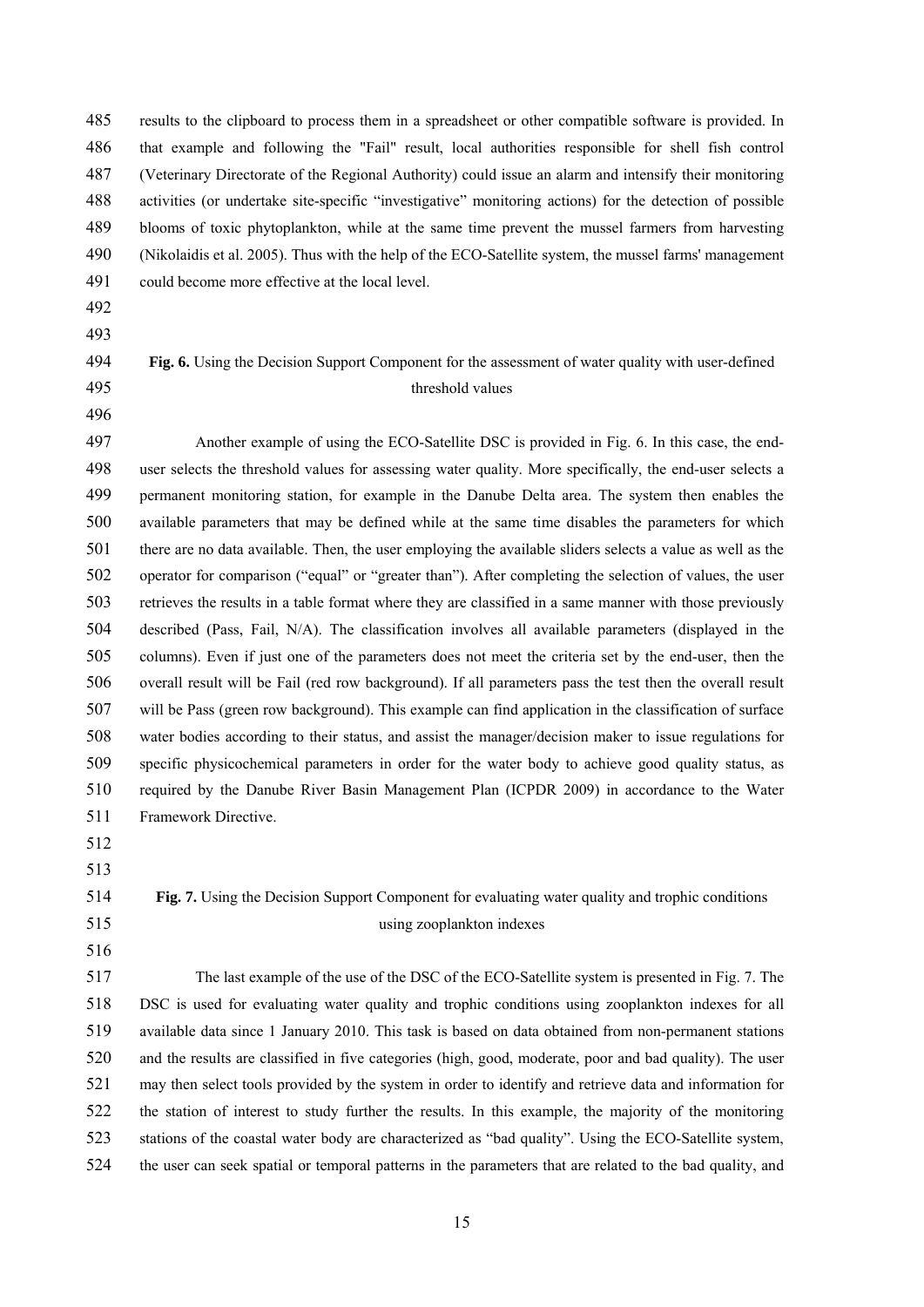525 identify the source of the problem, which for zooplankton could be the upstream pollutants, local 526 environmental conditions or other aspects.

527 The ECO-Satellite environmental monitoring system may be accessed from the ECO-Satellite 528 project website (http://www.eco-satellite.eu/) or directly by visiting the system's URL: 529 http://ecosatellite.topo.auth.gr. A user account and acceptance of usage terms are mandatory for using 530 the system, while credentials for a new account are provided by the ECO-Satellite project team upon 531 request. Currently, there are five types of users (see Table 2). Policy/decision makers (including public 532 body users) and groups of scientists may use the DSC, while the public users do not have access to 533 DSC. Finally, the system administration may be carried out only by the project partners. Administrative 534 tasks, such as user management and the use of the online geodatabase update tool are carried out 535 through the User Login/Administrative component.

536

### 537 **6. Conclusions**

538 In this study, the development and features of the ECO-Satellite environmental monitoring system 539 were presented along with its abilities to provide assistance for policy and decision-making processes. 540 ECO-Satellite is based on the collocated use of Web-based GIS technology and a properly structured 541 geodatabase in order to provide a common framework for the analysis and visualization of 542 environmental data thus enhancing transnational and cross-border cooperation. A significant number of 543 end-users within the wider limits of the areas under study, e.g., public services and state authorities, 544 environmental protection bodies, universities, research institutes and private companies, can benefit 545 from the results achieved and the applications and tools developed. The latter are of main importance to 546 environmental monitoring and assessment of the various marine, coastal and wetland ecosystems of the 547 northwestern part of Black Sea.

548 The integrated and multi-level nature of the ECO-Satellite system takes advantages from the 549 technological assets provided nowadays from satellite Earth observation data and innovative Geo-550 information tools. This efficient combination is strongly supported by the structured geodatabase, 551 which contains a wide range of environmental parameters and facilitates the management of 552 heterogeneous geo-data sets. The aforementioned database, and consequently the system itself, can be 553 easily updated, modified and extended in order to be used in other, environmentally oriented 554 applications (e.g., management of natural hazards) in local, regional, national or transnational scales. 555 All data files incorporated into the geodatabase have been validated, wherever possible, while the 556 system offers an on-line tool for the addition of new datasets and the update of the current ones. 557 Several tools for the visualization of the available data through graphs, data tables and vector or raster 558 entities are also available within the system, while the data transmission over the internet was kept at a 559 low level by implementing an on-demand approach.

560 The ECO-Satellite system contributes to the decision and policy making by the developed 561 Decision Support Component. The design of DSC was implemented according to current legislation 562 and scientific experience taking into account that the results should be simple, reliable and safe to use. 563 This particular component offers a variety of tasks to end-users enabling them to assess the water 564 quality conditions of the studied areas. Each task handles different types of data and therefore the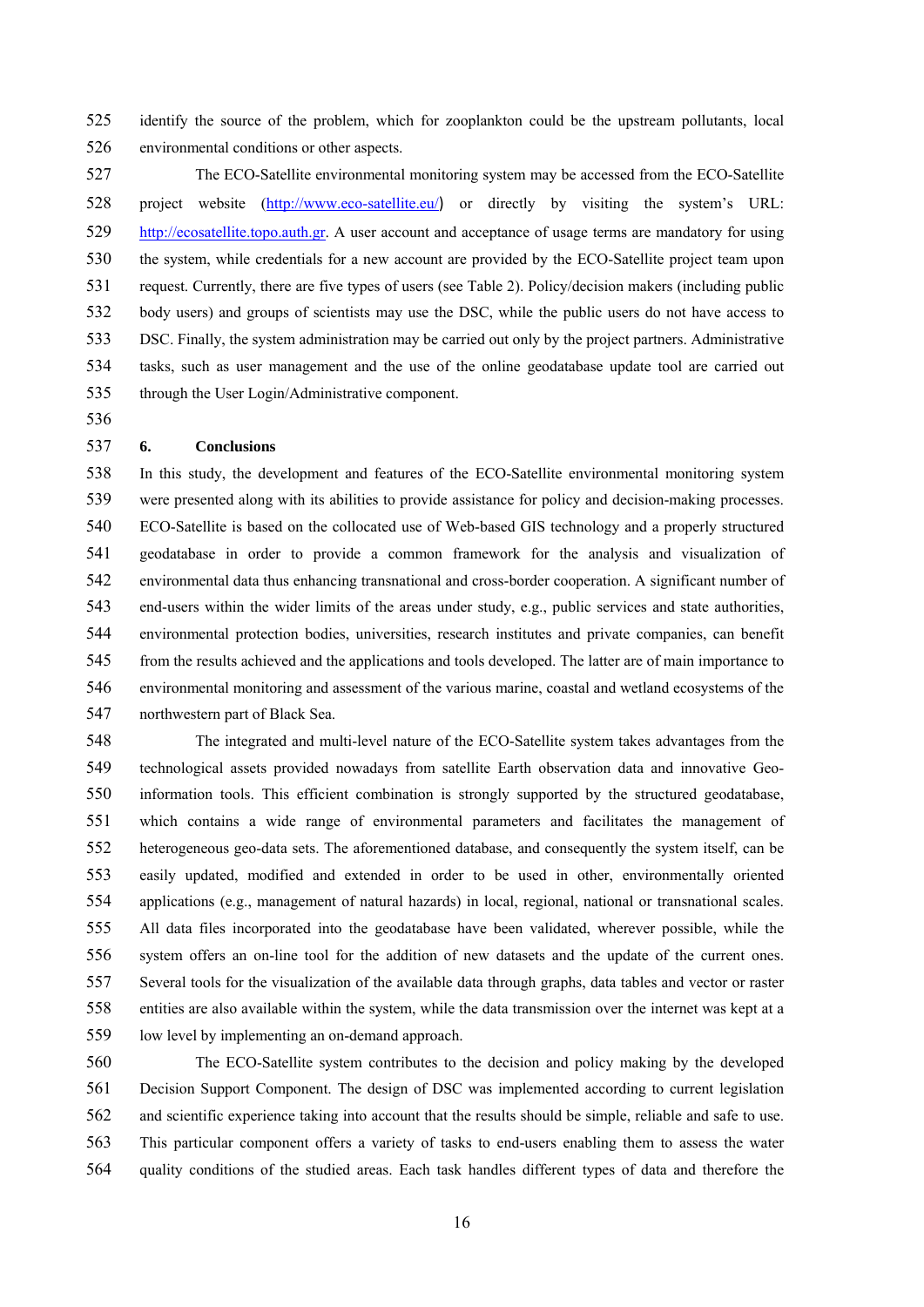565 results are summarized and displayed. The flexibility in handling various types of data facilitates the 566 extension of the capabilities of the system, while innovative parts, such as the ability of the end-user to 567 define the specific threshold values for assessing water quality conditions, provide different evaluation 568 procedures.

569 The ECO-Satellite system may be further developed in order to include data for more regions 570 of the Black Sea keeping the geodatabase up to date. Future improvements will also focus on the 571 extension of its functionality towards the assessment of various environmental problems instead of 572 being limited to their detection and/or monitoring. Additionally, the system may be further improved 573 by offering forecasting capabilities concerning the early-detection of environmental risks that threat the 574 public health and economic stability.

575

## 576 **References**

- 577 Aden, C., Schmidt, G., Schonrock, S., & Schroder, W. (2010). Data analyses with the WebGIS 578 WaldIS. *European Journal of Forest Research*, 129(3), 489-497.
- 579 Alexandridis, T.K., Topaloglou, C.A., Lazaridou, E., & Zalidis, G.C. (2008). The performance of 580 satellite images in mapping aquacultures. *Ocean and Coastal Management*, 51(8-9), 638-644.
- 581 Alexandridis, T.K., Lazaridou, E., Tsirika, A., & Zalidis, G.C. (2009). Using Earth Observation to 582 update a Natura 2000 habitat map for a wetland in Greece. *Journal of Environmental*  583 *Management*, 90(7), 2243-2251.
- 584 Alexandridis, T.K., Aleksandrov, B.G., Monachou, S., Kalogeropoulos, C., Strati, S., Vorobyova, L., 585 Bogatova, Y., Grigoriadis, V.N., Vergos, G.S., & Topaloglou, C. (2013). Monitoring water 586 quality parameters in the marine area of Danube Delta using satellite remote sensing: 587 preliminary results. In: D.G. Hadjimitsis, K. Themistocleous, S. Michaelides, G. Papadavid 588 (Eds), *First International Conference on Remote Sensing and Geoinformation of*  589 *Environments*, SPIE 8795, 87950P-8, doi: 10.1117/12.2027210.
- 590 Alexandrov, B.G. (1998). The function of wetlands. In: S. Hobson, L.-D. Mee, S., Morgan (Eds.) *The*  591 *Black Sea in Crisis* (pp. 84-89), World Scientific.
- 592 Andersen, O.B. (2010). The DTU10 Global Gravity field and mean sea surface. Presented at the 593 *Second international symposium of the gravity field of the Earth* (IGFS2010), Fairbanks, 594 Alaska.
- 595 Andersen O.B., & Knudsen, P. (1998). Global marine gravity field from the ERS1 and Geosat geodetic 596 mission. *Journal of Geophysical Research*, 103, 8129-8137.
- 597 Armenakis, C., Nirupama, N., Zalidis, G., & Alexandridis, T.K. (2014). Degradation of Coastal 598 Wetlands using Examples from Greece and Canada: A Review. *International Journal of*  599 *Ecology & Development*, 29(3), 87-109.
- 600 Arslan, N.T., & Okmen, M. (2006). The economical and international dimensions of the environmental 601 problems in the Black Sea region and the role of the voluntary organizations. *Building and*  602 *Environment*, 41(8), 1040-1049.
- 603 Askew, C. (1987). *Shellfish Cultivation in Greece. Field Document No 6.* Food and Agriculture 604 Organization of the United Nations, Rome.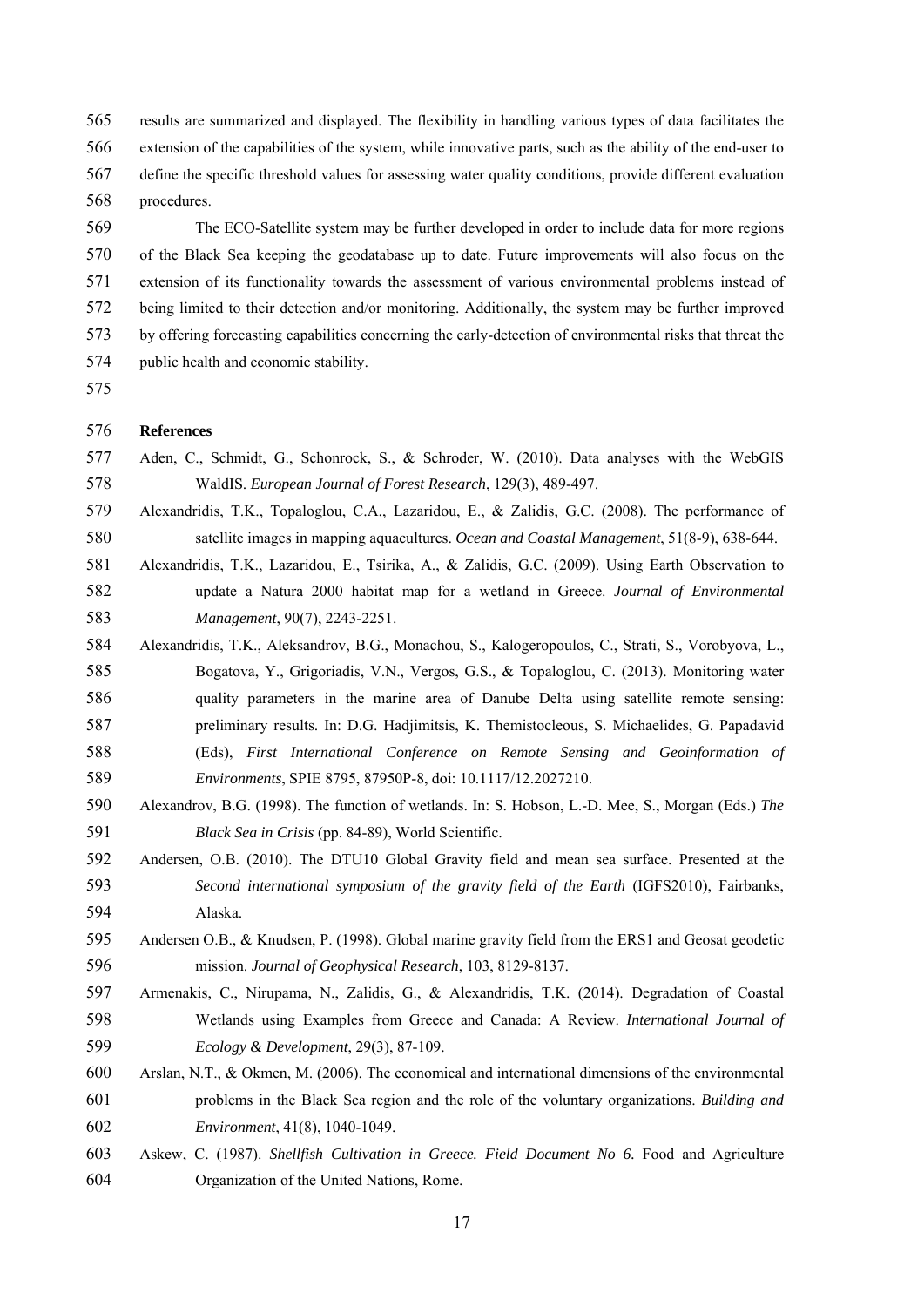- 605 Becker, J.J., Sandwell, D.T., Smith, W.H.F., Braud, J., Binder, B., Depner, J., Fabre, D., Factor, J., 606 Ingalls, S., Kim, S-H., Ladner, R., Marks, K., Nelson, S., Pharaoh, A., Trimmer, R., Von 607 Rosenberg, J., Wallace, G., & Weatherall, P. (2009). Global Bathymetry and Elevation Data at 608 30 Arc Seconds Resolution: SRTM30\_PLUS. *Marine Geodesy*, 32(4), 355-371.
- 609 Burger, J. (2008). Environmental management: Integrating ecological evaluation, remediation, 610 restoration, natural resource damage assessment and long-term stewardship on contaminated 611 lands. *The Science of the Total Environment*, 400(0), 6-19.
- 612 D'Alimonte, D., Zibordi, G., Berthon, J.F., Canuti, E., & Kajiyama, T. (2012). Performance and 613 applicability of bio-optical algorithms in different European seas. *Remote Sensing of*  614 *Environment*, 124, 402-412.
- 615 DBR (2016). Danube Biosphere Reserve (DBR). http://dbr.org.ua/en/home. Accessed on 17/06/2016.
- 616 DDBR (2016). Danube Delta Biosphere Reserve (DDBR). Short history of the nature's protection in 617 the Danube Delta. http://www.ddbra.ro/en/danube-delta-biosphere-reserve/danube-618 delta/biodiversity/short-history-of-the-nature-s-protection-in-the-danube-delta-a916. Accessed 619 on 17/06/2016.
- 620 De Castro, A.F., Amaro, V.E., Grigio, A.M., & Cavalcante, R.G. (2011). Modeling and development of 621 a WebGIS for environmental monitoring of coastal areas that are influenced by the oil 622 industry. *Journal of Coastal Research*, Special Issue, 64, 1643-1647.
- 623 Dineva, S. (2005). Long-term evolution and trends of the hydrological and hydrochemical parameters 624 in Bulgarian Black Sea waters during the period 1992-2000. *Water Science and Technology*, 625 51(11), 19-26.
- 626 Dunea, D., Iordache, S., Pohoata, A., & Neagu Frasin, L.B. (2014). Investigation and Selection of 627 Remediation Technologies for Petroleum-Contaminated Soils Using a Decision Support 628 System. *Water Air & Soil Pollution*, 225:2035.
- 629 European Communities (2009). *Common implementation strategy for the Water Framework Directive*  630 *(2000/60/EC)*. WFD CIS Guidance Document No7, Luxemburg: European Communities.
- 631 Ferraro, G., Meyer‐Roux, S., Muellenhoff, O., Pavliha, M., Svetak, J., Tarchi, D., & Topouzelis, K. 632 (2009). Long term monitoring of oil spills in European seas. *International Journal of Remote*  633 *Sensing*, 30(3), 627-645.
- 634 Fisher, N.I., Lewis, T., & Embleton, B.J.J. (1987). *Statistical analysis of spherical data*. Cambridge: 635 University Press.
- 636 Frehner, M., & Brandli, M. (2006). Virtual database: Spatial analysis in a Web-based data management 637 system for distributed ecological data. *Environmental Modelling and Software*, 21(11), 1544- 638 1554.
- 639 Gastescu, P., & Stiuca, R. (2008). *Delta Dunarii: rezervatie a biosferei*. Bucharest: CD Press (in 640 Romanian).
- 641 Ginzburg, A.I., Kostianoy, A.G., & Sheremet, N.A. (2004). Seasonal and interannual variability of the 642 Black Sea surface temperature as revealed from satellite data (1982-2000). *Journal of Marine*  643 *Systems*, 52(1-4), 33-50.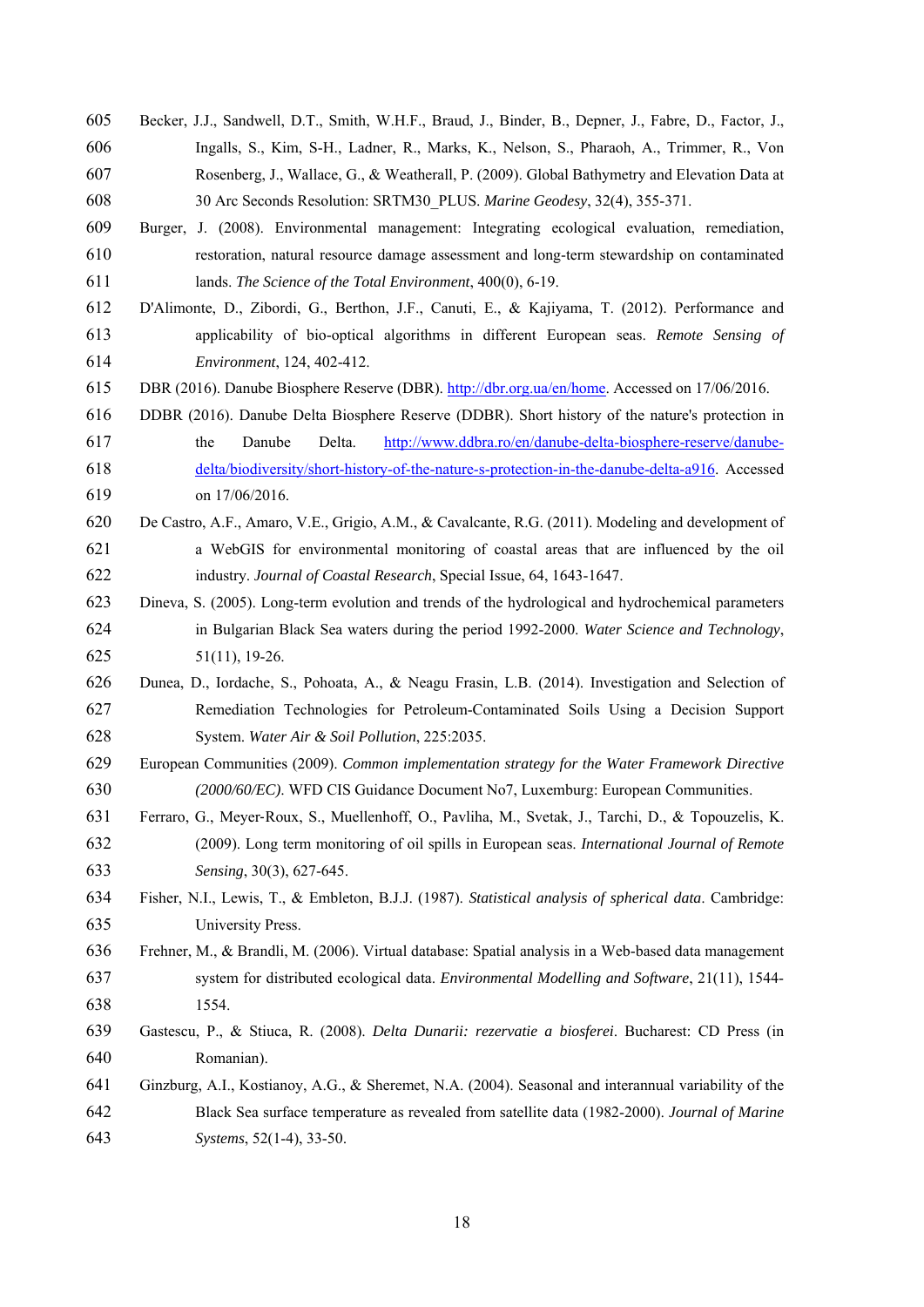- 644 Hassan, R., Scholes, R., & Ash, N. (2005). *Ecosystems and Human Well-being: Current State and*  645 *Trends, Volume 1*. Findings of the Condition and Trends Working Group of the Millennium 646 Ecosystem Assessment. Washington, DC: Island Press.
- 647 Holgate, S.J., Matthews, A., Woodworth, P.L., Rickards, L.J., Tamisiea, M.E., Bradshaw, E., Foden, 648 P.R., Gordon, K.M., Jevrejeva, S., & Pugh, J. (2013). New Data Systems and Products at the 649 Permanent Service for Mean Sea Level. *Journal of Coastal Research*, 29 (3), 493-504.
- 650 Huang, J., Wu, B., Xu, W., Zhou, Y., Tian, Y., & Huang, W. (2004). WebGIS for monitoring soil 651 erosion in Miyun reservoir area. In: *Proceedings of the International Geoscience and Remote*  652 *Sensing Symposium*, 2004 (pp. 4843-4845), IEEE.
- 653 International Commission for the Protection of the Danube River (ICPDR) (2009). *Danube River Basin*  654 *District Management Plan*. Vienna: ICPDR.
- 655 IUCN (1992). East European programme. *Environmental status reports, Volume Four. Conservation*  656 *status of the Danube Delta*. Cambridge: IUCN Publications Unit.
- 657 Iordache, S., Dunea, D., Lungu, E., Predescu, & L. Dumitru, D. (2015). A Cyberinfrastructure for Air 658 Quality Monitoring and Early Warnings to protect Children with Respiratory Disorders. In: I. 659 Dumitrache, A.M. Florea, F. Pop, A. Dumitrascu (Eds.), *Proceedings of the 2015 20th*  660 *International Conference on Control Systems and Computer Science*, (pp. 789-796), IEEE.
- 661 Ivanov, A.Y., & Zatyagalova, V.V. (2008). A GIS approach to mapping oil spills in a marine 662 environment. *International Journal of Remote Sensing*, 29(21), 6297-6313.
- 663 Korotaev, G.K., Saenko, O.A., & Koblinsky, C.J. (2001). Satellite altimetry observations of the Black 664 Sea level. *Journal of Geophysical Research C: Oceans*, 106(C1), 917-933.
- 665 Lee, H.II., Reusser, D.A., Olden, J.D., Smith, S.S., Graham, J., Burkett, V., Dukes, J.S., Piorkowski, 666 R.J., & McPhedran, J. (2008). Integrated monitoring and information systems for managing 667 aquatic invasive species in a changing climate. *Conservation Biology*, 22(3), 575-584.
- 668 Lovett, G. M., Burns, D. A., Driscoll, C. T., Jenkins, J. C., Mitchell, M. J., Rustad, L., Shanley, J.B., 669 Likens, G.E. and Haeuber, R. (2007). Who needs environmental monitoring? *Frontiers in*  670 *Ecology and the Environment*, 5(5), 253-260.
- 671 Mathiyalagan, V., Grunwald, S., Reddy, K.R., & Bloom, S.A. (2005). A WebGIS and geodatabase for 672 Florida's wetlands. *Computers and Electronics in Agriculture*, 47(1), 69-75.
- 673 Moses, W. J., Gitelson, A. A., Berdnikov, S., Saprygin, V., & Povazhnyi, V. (2012). Operational 674 MERIS-based NIR-red algorithms for estimating chlorophyll-a concentrations in coastal 675 waters—The Azov Sea case study. *Remote Sensing of Environment*, 121, 118-124.
- 676 NCRM (2001). *Management Study of Mussel Growing Zones in Thessaloniki and Thermaikos bays.* 677 National Center for Marine Research, Institute of Oceanography, Athens.
- 678 Nikolaidis, G., Koukaras, K., Aligizaki, K., Heracleous, A., Kalopesa, E., Moschandreou, K., Tsolaki, 679 Ε., & Mantoudis, Α. (2005). Harmful microalgal episodes in Greek coastal waters. *Journal of*  680 *Biological Research*, 3, 77-85.
- 681 Nikolenko, A.V., & Reshetnikov, V.I. (1991). Investigation of long-term changes of the freshwater 682 balance in the Black Sea. *Vodnie resursi*, 1, 20-28 (in Russian).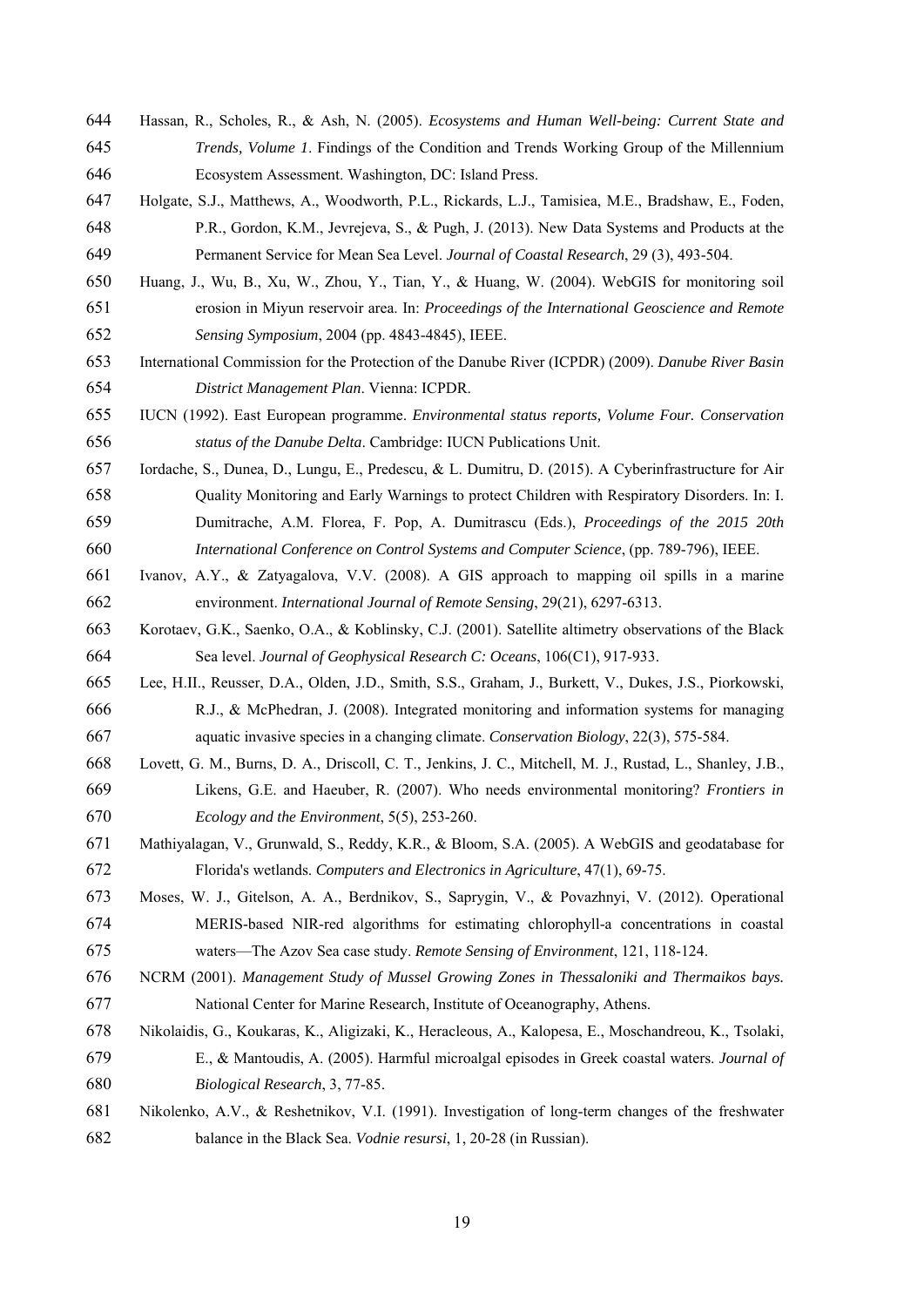- 683 Parr, T., Ferretti, M., Simpson, I., Forsius, M., & Kovacs-Lang, E. (2002). Towards a long-term 684 integrated monitoring programme in Europe: network design in theory and practice. 685 *Environmental monitoring and assessment*, 78(3), 253-290.
- 686 Permanent Service for Mean Sea Level (PSMSL) (2012). Tide Gauge Data. 687 http://www.psmsl.org/data/obtaining/. Accessed 09 May 2012.
- 688 Ramsar Convention Secretariat (2013). *The Ramsar Convention Manual: a guide to the Convention on*  689 *Wetlands* (Ramsar, Iran, 1971), 6th ed. Gland, Switzerland: Ramsar Convention Secretariat.
- 690 Savvaidis, P., Tziavos, I.N., Grigoriadis, V.N., Vergos, G.S., Papadopoulou, I.D., & Stergioudis, A. 691 (2012). A WebGIS-based monitoring and decision support tool for the environmental 692 protection and preservation of the Black Sea: The ECO-Satellite project. In: e-Proceedings of 693 the conference *Modern technologies, education and professional practice in geodesy and*  694 *related fields*, 20th International Symposium, 08 - 09 November, Sofia, 2012.
- 695 Topouzelis, K., Tarchi, D., Vespe, M., Posada, M., Muellenhoff, O., & Ferraro, G. (2015). Detection, 696 Tracking, and Remote Sensing: Satellites and Image Processing (Spaceborne Oil Spill 697 Detection). In: Fingas, M. (Ed.), *Handbook of Oil Spill Science and Technology* (pp. 357- 698 384). John Wiley & Sons.
- 699 Tudor, I. M., Tudor, M., Ibram, O., Alexandrov, B., & Racovet N. (2014). The evolution of 700 zooplankton community structure in Danube delta region. *Journal of Environmental*  701 *Protection and Ecology*, 15(2), 506-516.
- 702 Tuncer, G., Karakas, T., Balkas, T.I., Gokcay, C.F., Aygnn, S., Yurteri, C., & Tuncel, G. (1998). Land-703 based sources of pollution along the Black Sea coast of Turkey: Concentrations and annual 704 loads to the Black Sea. *Marine Pollution Bulletin*, 36(6), 409-423.
- 705 Tziavos, I.N., et al. (2013). Development of a WebGIS-based monitoring and environmental protection 706 and preservation system for the Black Sea: The ECO-Satellite project. Presented at the 2013 707 EGU General Assembly, Session OS2.2 *Advances in understanding of the multi-disciplinary*  708 *dynamics of the Southern European Seas (Mediterranean and Black Sea)*, April 7th-12th, 709 Vienna, Austria.
- 710 Velikova, V., Cociasu, A., Popa, L., Boicenco, L., & Petrova, D. (2005). Phytoplankton community 711 and hydrochemical characteristics of the Western Black Sea. *Water Science and Technology*, 712 9-18.
- 713 White, D.L., Wolf, D., Porter, D.E., Sanger, D.M., Riekerk, G.H., DiDonato, G., Holland, A.F., & 714 Dabney, D. (2009). Development of a data management framework in support of southeastern 715 tidal creek research. *Environmental monitoring and assessment*, 150(1-4), 323-331.
- 716 Zalidis, G.C., Mantzavelas, A.L., & Gourvelou, E. (1997) Environmental impacts on Greek wetlands. 717 *Wetlands*, 17, 339-345.
- 718 Zhang, G., Chen, L., & Dong, Z. (2011). Real-time warning system of regional landslides supported by 719 WEBGIS and its application in Zhejiang province, China. *Procedia Earth and Planetary*  720 *Science*, 2, 247-254.